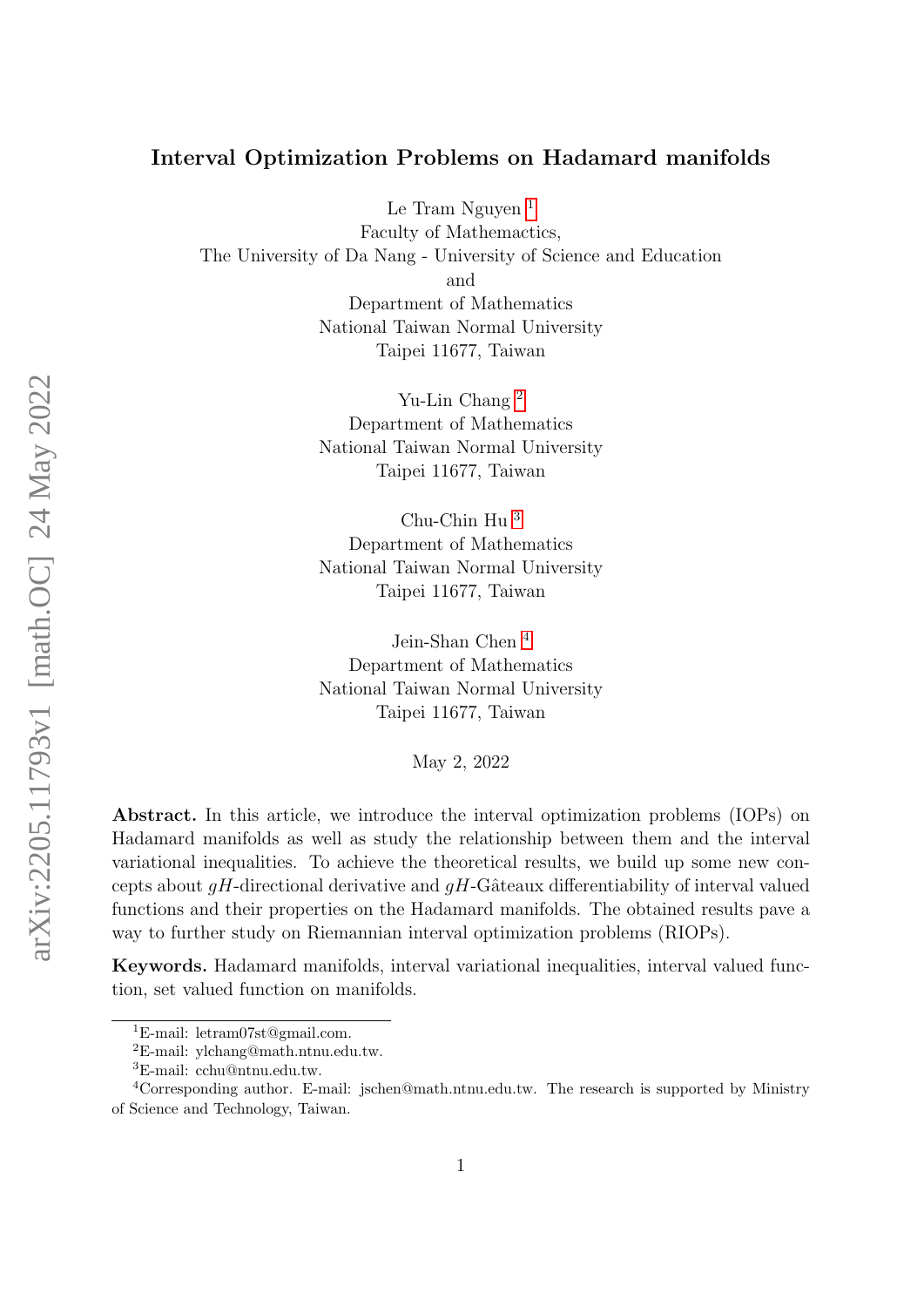#### 1 Motivations

This paper studies a new problem set, which is called the interval optimization problems on Hadamard manifolds. First, as below, we elaborate the motivation about why we focus on this problem. The variational inequalities have been investigated since the dawn of the sixties [\[19\]](#page-26-0) and plenty of results are already established, see [\[10,](#page-26-1) [13\]](#page-26-2) and references therein. From [\[28\]](#page-27-0), it is known that the interval optimization problems (IOPs) and interval variational inequalities (IVIs) possess a close relationship under some assumptions. In addition, the interval programming  $[2, 6, 9, 15, 23, 26-28]$  $[2, 6, 9, 15, 23, 26-28]$  $[2, 6, 9, 15, 23, 26-28]$  $[2, 6, 9, 15, 23, 26-28]$  $[2, 6, 9, 15, 23, 26-28]$  $[2, 6, 9, 15, 23, 26-28]$  $[2, 6, 9, 15, 23, 26-28]$  is one of the approaches to tackle the uncertain optimization problems, in which an interval is used to characterize the uncertainty of a variable. Because the variation bounds of the uncertain variables can be obtained only through a small amount of uncertainty information, the interval programming can easily handle some optimization problems.

Nowadays, many important concepts and methods of optimization problems have been extended from Euclidean space to Riemannian manifolds, particularly to Hadamard manifolds [\[1,](#page-25-2) [4,](#page-25-3) [5,](#page-25-4) [7](#page-25-5)[–9,](#page-26-3) [17\]](#page-26-6). In general, a manifold has no linear structure, nonetheless, it is locally identified with Euclidean space. In this setting, the Euclidean metric is replaced by Riemannian metric, which is smoothly varying inner product defined on the tangent space of manifold at each point, and the line segments is replaced by minimal geodesics. This means that the generalization of optimization problems from Euclidean spaces to Riemannian manifolds is very important, for example, some nonconvex problems on Euclidean space can be viewed as convex problems on Riemannian manifolds. To our best knowledge, there is very limited study on Riemannian interval optimization problems (RIOPs) in the literature. In [\[9\]](#page-26-3), the authors studied the KKT conditions for optimization problems with interval valued objective functions on Hadamard manifolds, which is just a routine extension.

In this paper, we further investigate the interval optimization problems on Hadamard manifolds, and characterize the relationship between them and the interval variational inequalities. To achieve the theoretical results, we build up some new concepts about  $gH$ -directional derivative and  $gH$ -Gâteaux differentiability of interval valued functions and their properties on the Hadamard manifolds. The analysis differs from the one used in traditional variational inequalities and nonlinear programming problems. The obtained results pave a way to further study on Riemannian interval optimization problems (RIOPs).

The paper is organized as follows. In Section 2, we formulate the problem set, introduce the notations and recall notions of Rienmannian manifolds, tangent space, geodesically convex and exponential mapping. We also recall some background materials regarding the set of closed, bounded intervals,  $qH$ -difference and some properties of interval valued functions as well as interval valued functions on Hadamard manifolds. In Section 3, we study the  $qH$ -continuity, the  $qH$ -directional derivative and  $qH$ -Gâteaux differentiability of interval valued functions on Hadamard manifolds. Then, we characterize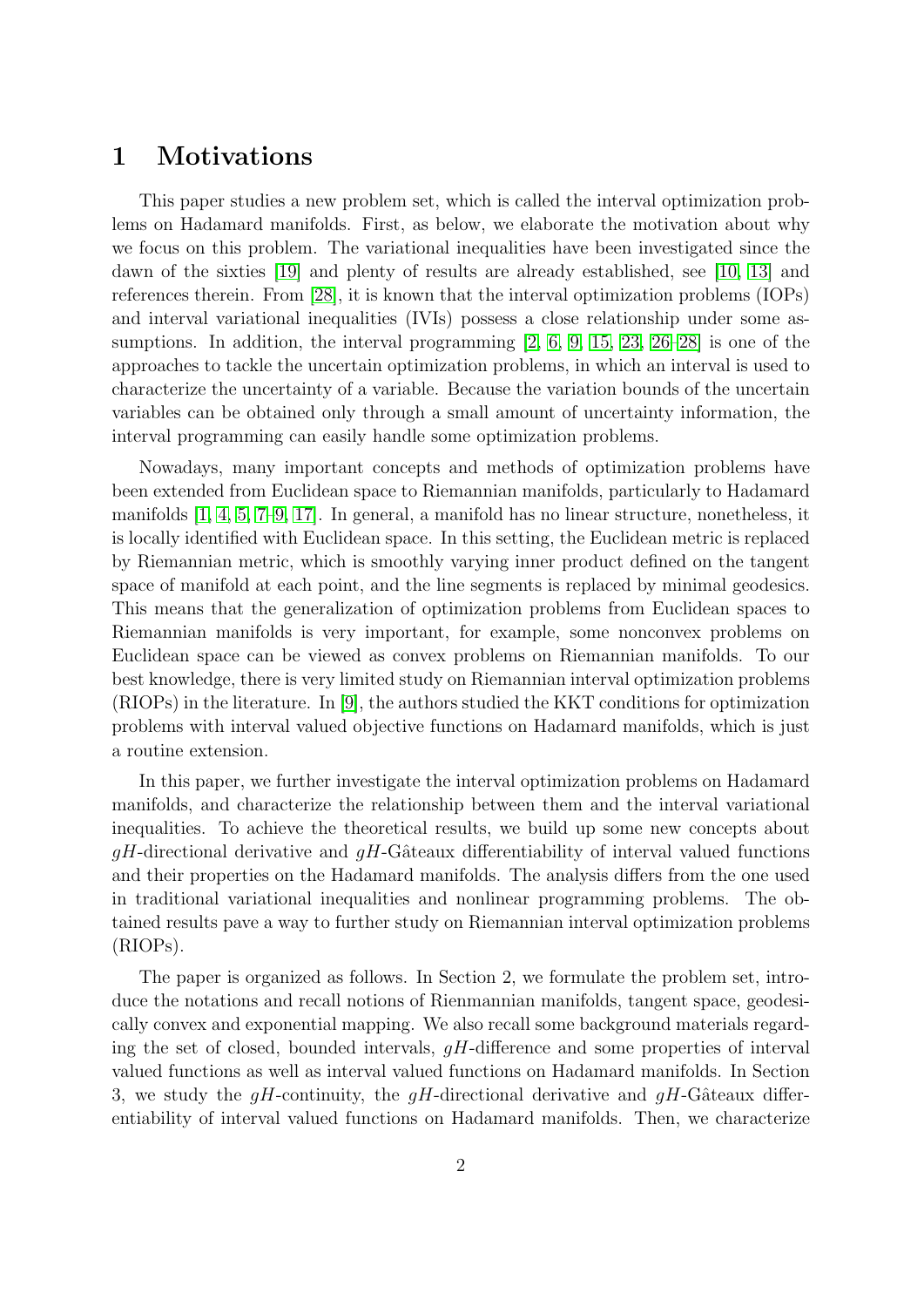the relationship between the  $gH$ -directional differentiability and geodesically convex of Riemannian interval valued functions. In Section 4, we introduce the RIOPs and the necessary and sufficient conditions for efficient points of the RIOPs. Besides, we define the Riemannian interval variational inequalities problems (RIVIPs) and establish the relationship between them and RIOPs. Finally, we draw a conclusion in Section 5.

### 2 Premilinaries

In this section, we review some background materials about Riemannian manifolds with a special case, the Hadamard manifolds. In particular, we study the intervals, interval valued functions, interval valued functions on Hadamard manifolds. We first recall some definitions and properties about Riemannian manifolds, which will be used in subsequent analysis. These materials can be found in textbooks on Riemannian geometry, such as [\[12,](#page-26-7) [18,](#page-26-8) [22\]](#page-26-9).

Let M be a Riemannian manifold, we denote by  $T_x\mathcal{M}$  the tangent space of M at  $x \in \mathcal{M}$ , and the tangent bundle of M is denoted by  $T\mathcal{M} = \bigcup_{x \in \mathcal{M}} T_x\mathcal{M}$ . For every  $x, y \in \mathcal{M}$ , the Riemannian distance  $d(x, y)$  on M is defined by the minimal length over the set of all piecewise smooth curves joining x to y. Let  $\nabla$  is the Levi-Civita connection on Riemannian manifold  $M$ ,  $\gamma: I \subset \mathbb{R} \longrightarrow M$  is a smooth curve on  $M$ , a vector field X is called parallel along  $\gamma$  if  $\nabla_{\gamma'} X = 0$ , where  $\gamma' = \frac{\partial \gamma(t)}{\partial t}$  $\frac{\partial^{\pi}}{\partial t}$ . We say that  $\gamma$  is a geodesic if  $\gamma'$  is parallel along itself, in this cases  $\|\gamma'\|$  is a constant. When  $\|\gamma'\|=1, \gamma$  is said to be normalized. A geodesic joining x to y in M is called minimal if its length equals  $d(x, y)$ .

For any  $x \in \mathcal{M}$ , let V be a neighborhood of  $0_x \in T_x\mathcal{M}$ , the exponential mapping  $\exp_x: V \longrightarrow \mathcal{M}$  is defined by  $\exp_x(v) = \gamma(1)$  where  $\gamma$  is the geodesic such that  $\gamma(0) = x$ and  $\gamma'(0) = v$ . It is known that the derivative of  $\exp_x$  at  $0_x \in T_x\mathcal{M}$  is the identity map; furthermore, by the Inverse Theorem, it is a local diffeomorphism. The inverse map of  $\exp_x$  is denoted by  $\exp_x^{-1}$ . A Riemannian manifold is complete if for any  $x \in \mathcal{M}$ , the exponential map  $\exp_x$  is defined on  $T_x\mathcal{M}$ . A simply connected, complete Riemannian manifold of nonpositive sectional curvature is called a Hadamard manifold. If  $\mathcal M$  is a Hadamard manifold, for all  $x, y \in \mathcal{M}$ , by the Hopf-Rinow Theorem and Cartan-Hadamard Theorem (see [\[18\]](#page-26-8)),  $\exp_x$  is a diffeomorphism and there exists a unique normalized geodesic joining  $x$  to  $y$ , which is indeed a minimal geodesic.

**Example 2.1. Hyperbolic spaces.** We equip  $\mathbb{R}^{n+1}$  with the Minkowski product defined by

$$
\langle x, y \rangle_1 = -x_0 y_0 + \sum_{i=1}^n x_i y_i,
$$

where  $x = (x_0, x_1, \dots, x_n), y = (y_0, y_1, \dots, y_n)$ ; and define

$$
\mathbb{H}^n := \{ x \in \mathbb{R}^{n+1} \, | \, \langle x, x \rangle_1 = -1, x_0 > 0 \}.
$$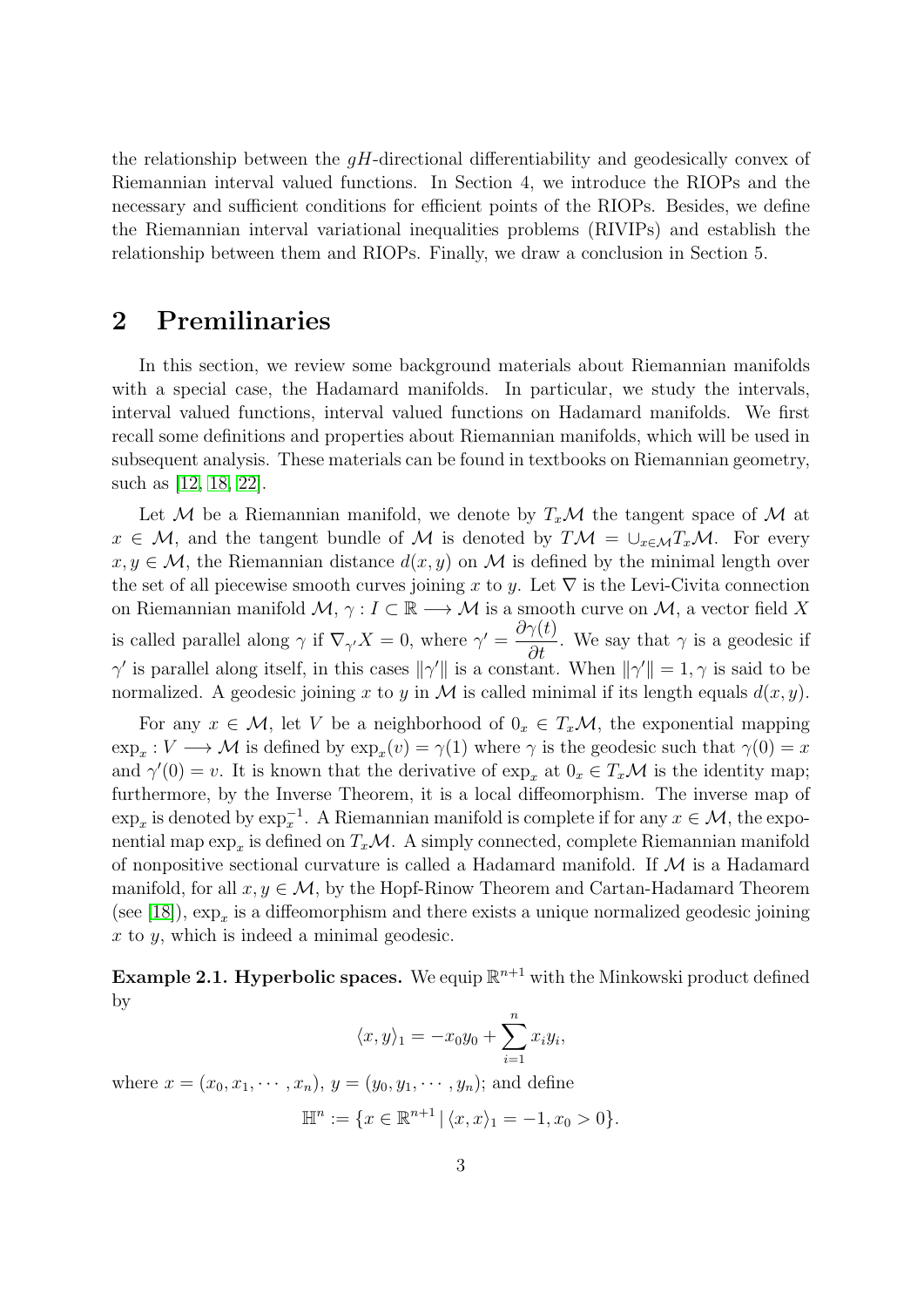Then,  $\langle \cdot, \cdot \rangle_1$  induces a Riemannian metric g on the tangent spaces  $T_p \mathbb{H}^n \subset \mathbb{R}^{n+1}$ , for all  $p \in \mathbb{H}^n$ . The section curvature of  $(\mathbb{H}^n, g)$  is  $-1$  at every point.

<span id="page-3-0"></span>Example 2.2. Manifold of symmetric positive definite matrices (SPD). The space of  $n \times n$  symmetric positive definite matrices with real entries, denoted by  $S_{++}^n$ , is a Hadamard manifold if it is equipped with the below Riemannian metric:

$$
g_A(x,Y) = \text{Tr}(A^{-1}XA^{-1}Y), \forall A \in S_{++}^n, \quad X, Y \in T_A S_{++}^n.
$$

For more examples, please refer to [\[3\]](#page-25-6). From now on, through the whole paper, when we mention  $M$ , it means that  $M$  is a Hadamard manifold.

**Definition 2.1** (Totally convex set [\[24\]](#page-27-2)). A subset  $\mathcal{D} \subseteq \mathcal{M}$  is said totally convex if  $\mathcal{D}$ contains every geodesic  $\gamma_{xy}$  of M, whose end points x, y are in D.

**Definition 2.2** (Geodesically convex set [\[24\]](#page-27-2)). A subset  $\mathcal{D} \subseteq \mathcal{M}$  is said geodesically convex if D contains the minimal geodesic  $\gamma_{xy}$  of M, whose end points x, y are in D.

It is easy to see that both total convexity and geodesic convexity are the generalization of convexity in Euclidean space. The total convexity is stronger than geodesic convexity, but when the geodesic between any two points are unique, they coincide.

**Example 2.3.** Consider  $S_{++}^n$  as in Example [2.2.](#page-3-0) Given  $a > 0$  and let

$$
D_a = \{ X \in S_{++}^n \mid \det X = a \},\
$$

then  $D_a$  is a nonconvex subset of  $S_{++}^n$ . In fact, from [\[25\]](#page-27-3), the minimal geodesic joining  $P, Q \in S_{++}^n$  is described by

$$
\gamma(t) = P^{1/2} (P^{-1/2} Q P^{-1/2})^t P^{1/2}, \quad \forall t \in [0, 1].
$$

If  $P, Q \in D_a$ , then for all  $t \in [0, 1]$  we have

$$
\det(\gamma(t)) = \det(P^{1/2}(P^{-1/2}QP^{-1/2})^tP^{1/2})\tag{1}
$$

$$
= \det(P)^{1/2} (\det(P)^{-1/2} \det(Q) \det(P)^{-1/2})^t \det(P)^{1/2}
$$
 (2)

$$
=a^{1-t}a^t
$$
\n<sup>(3)</sup>

$$
= a.
$$

This means that  $\gamma(t) \in D_a$ , for all  $t \in [0,1]$ , that is,  $D_a$  is a geodesically convex subset of  $S_{++}^n$ .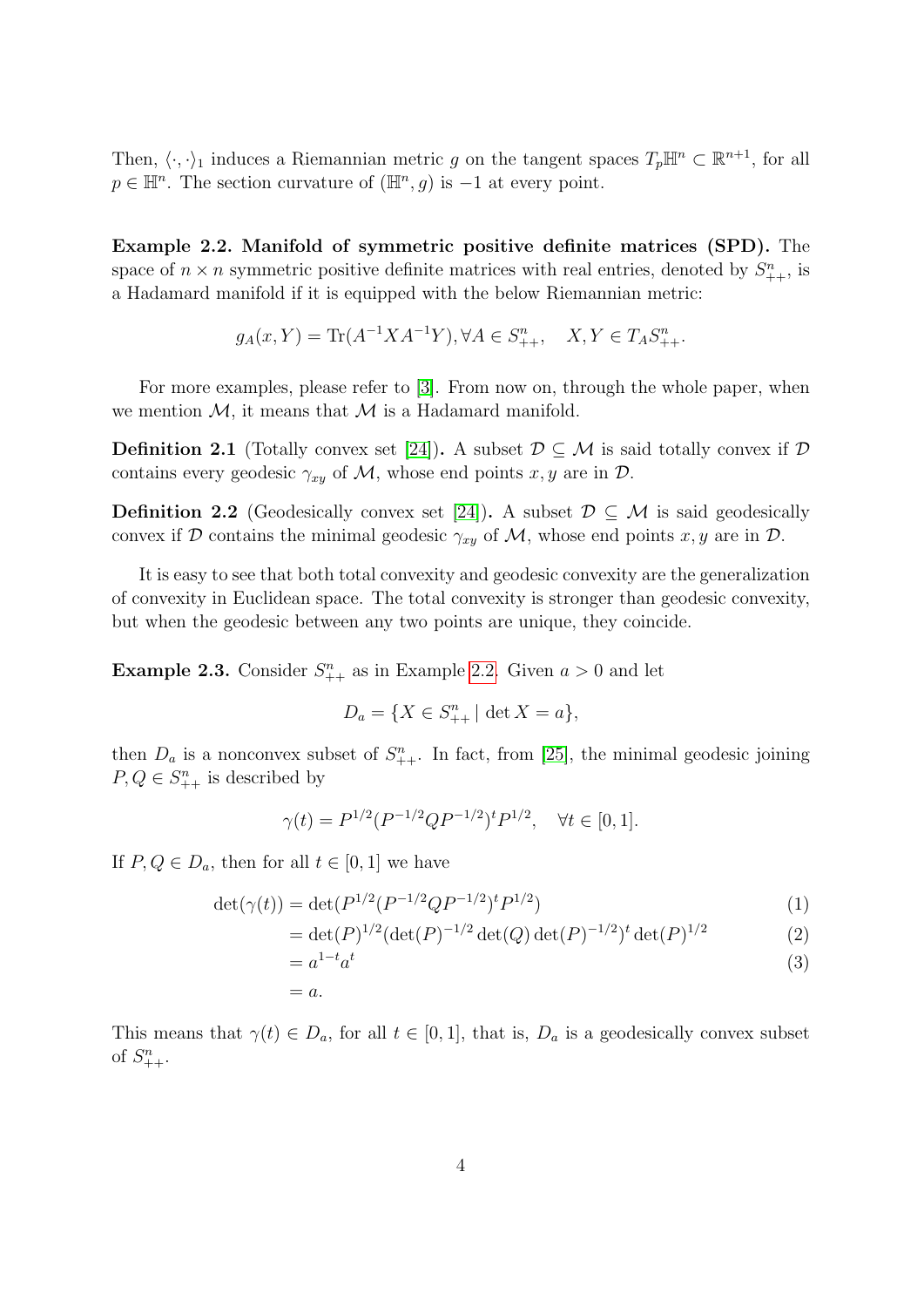Following the notations used in [\[11\]](#page-26-10), let  $\mathcal{I}(\mathbb{R})$  be the set of all closed, bounded interval in R, i.e.,

$$
\mathcal{I}(\mathbb{R}) = \{ [\underline{a}, \overline{a}] \mid \underline{a}, \overline{a} \in \mathbb{R}, \underline{a} \le \overline{a} \}.
$$

The Hausdorff metric  $d_H$  on  $\mathcal{I}(\mathbb{R})$  is defined by

$$
d_H(A, B) = \max\{|\underline{a} - \underline{b}|, |\overline{a} - \overline{b}|\}, \quad \forall A = [\underline{a}, \overline{a}], B = [\underline{b}, \overline{b}] \in \mathcal{I}(\mathbb{R}).
$$

Then,  $(\mathcal{I}(\mathbb{R}), d_H)$  is a complete metric space, see [\[20\]](#page-26-11). The Minkowski sum and scalar multiplications is given respectively by

$$
A + B = [\underline{a} + \underline{b}, \overline{a} + \overline{b}],
$$
  
\n
$$
\lambda A = \begin{cases} [\lambda \underline{a}, \lambda \overline{a}] & \text{if } \lambda \ge 0, \\ [\lambda \overline{a}, \lambda \underline{a}] & \text{if } \lambda < 0. \end{cases}
$$
\n(4)

where  $A = [\underline{a}, \overline{a}], B = [\underline{b}, \overline{b}].$  Note that,  $A - A = A + (-1)A \neq 0$ . A crucial concept in achieving a useful working definition of derivative for interval-valued functions is trying to derive a suitable difference between two intervals.

**Definition 2.3** (gH-difference of intervals [\[23\]](#page-26-5)). Let  $A, B \in \mathcal{I}(\mathbb{R})$ . The gH-difference between  $A$  and  $B$  is defined as the interval  $C$  such that

$$
C = A -_{gH} B \iff \begin{cases} A = B + C \\ \text{or} \\ B = A - C. \end{cases}
$$

**Proposition 2.1.** [\[23\]](#page-26-5) For any two intervals  $A = [\underline{a}, \overline{a}], B = [\underline{b}, \overline{b}],$  the gH-difference  $C = A -_{gH} B$  always exists and

$$
C = \left[\min\{\underline{a} - \underline{b}, \overline{a} - \overline{b}\}, \ \max\{\underline{a} - \underline{b}, \overline{a} - \overline{b}\}\right].
$$

<span id="page-4-0"></span>**Proposition 2.2.** [\[20\]](#page-26-11) Suppose that  $A, B, C \in \mathcal{I}(\mathbb{R})$ . Then, the following properties hold.

- (a)  $d_H(A, B) = 0$  if and only if  $A = B$ .
- (b)  $d_H(\lambda A, \lambda B) = |\lambda| d_H(A, B)$ , for all  $\lambda \in \mathbb{R}$ .
- (c)  $d_H(A+C, B+C) = d_H(A, B)$ .
- (d)  $d_H(A + B, C + D) \leq d_H(A, C) + d_H(B, D).$
- (e)  $d_H(A, B) = d_H(A a_H B, 0).$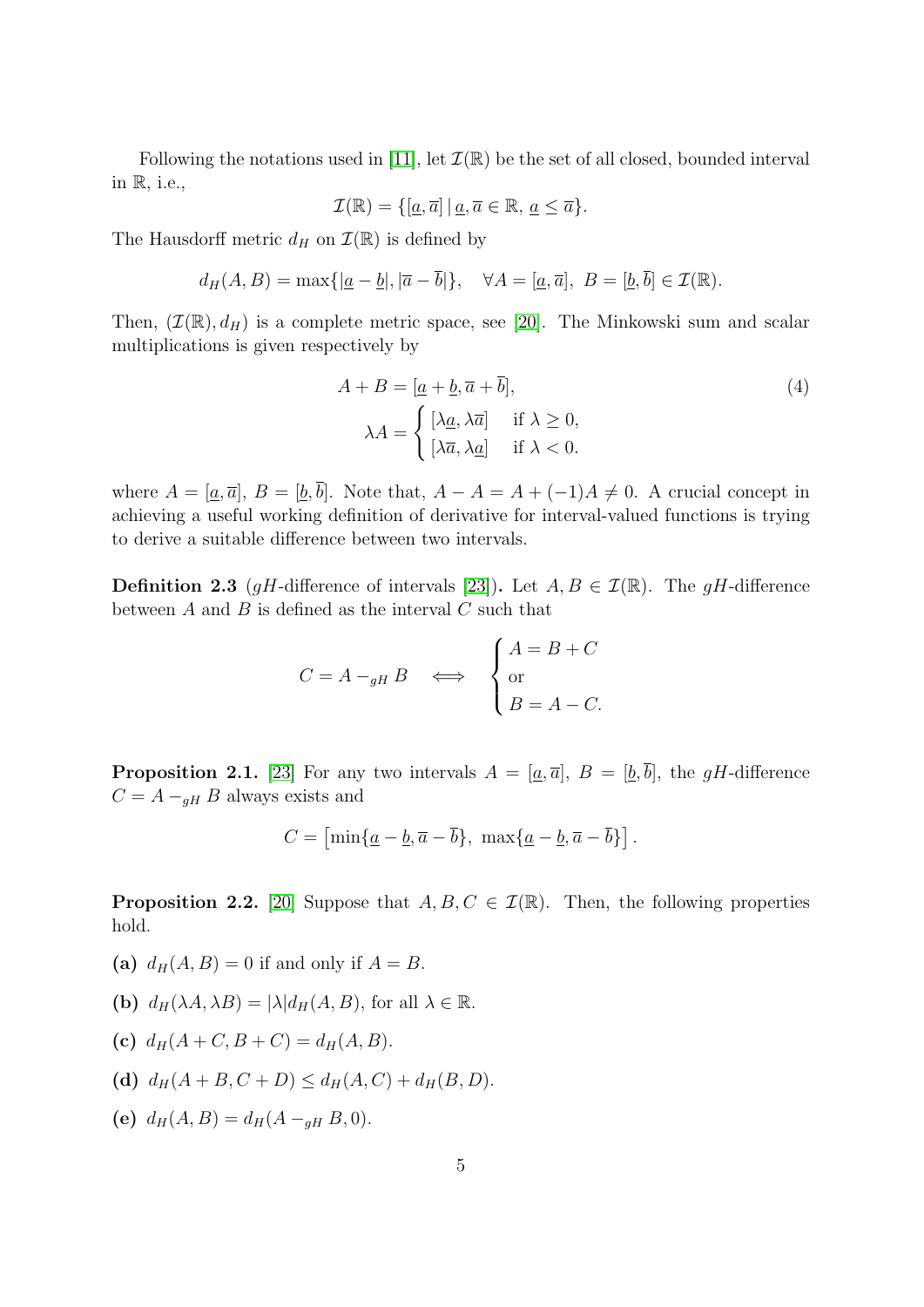(f)  $d_H(A - q_H B, A - q_H C) = d_H(B - q_H A, C - q_H A) = d_H(B, C).$ 

Notice that, for all  $A \in \mathcal{I}(\mathbb{R})$ , we define  $||A|| := d_H(A, 0)$ , then  $||A||$  is a norm on  $\mathcal{I}(\mathbb{R})$  and  $d_H(A, B) = ||A - a_H B||$ . There is no natural ordering on  $\mathcal{I}(\mathbb{R})$ , therefore we need to define it.

<span id="page-5-1"></span>**Definition 2.4.** [\[27\]](#page-27-4) Let  $A = [a, \overline{a}]$  and  $B = [b, \overline{b}]$  be two elements of  $\mathcal{I}(\mathbb{R})$ . We write  $A \preceq B$  if  $\underline{a} \leq \underline{b}$  and  $\overline{a} \leq \overline{b}$ . We write  $A \prec B$  if  $A \preceq B$  and  $A \neq B$ . Equivalently,  $A \prec B$ if and only if one of the following cases holds:

- $a < b$  and  $\overline{a} < \overline{b}$ .
- $a \leq b$  and  $\overline{a} \leq \overline{b}$ .
- $a < b$  and  $\overline{a} < \overline{b}$ .

We write,  $A \nless B$  if none of the above three cases hold. If neither  $A \prec B$  nor  $B \prec A$ , we say that none of  $A$  and  $B$  dominates the other.

<span id="page-5-0"></span>**Lemma 2.1.** For two elements A, B, C and D of  $\mathcal{I}(\mathbb{R})$ , there hold

(a) 
$$
A \preceq B \iff A -_{gH} B \preceq 0
$$
.  
(b)  $A \nprec B \iff A -_{gH} B \nprec 0$ .

- (c)  $A \preceq B \implies A -_{qH} C \preceq B -_{qH} C$ ,
- (d)  $A \preceq B -_{qH} C \implies B \nprec A + C$ .

(e)  $0 \prec (A -_{gH} B) + (C -_{gH} D) \Longrightarrow 0 \prec (A + C) -_{gH} (B + D).$ 

**Proof.** (a) The proofs of part(a) can be found in [\[15\]](#page-26-4).

(b) Let  $A = [\underline{a}, \overline{a}], B = [\underline{b}, \overline{b}],$  since  $A \nprec B$  then  $A = B$ , or  $\underline{a} > \underline{b}$ , or  $\overline{a} > \overline{b}$ . If  $\underline{a} > \underline{b}$ , or  $\bar{a} > \bar{b}$  then  $\max\{\underline{a} - \underline{b}, \bar{a} - \bar{b}\} > 0$ . Thus, there holds  $A -_{qH} B \nless 0$ . For the other direction, if  $A -_{gH} B \nless 0$  then  $A = B$  or  $\max\{\underline{a} - \underline{b}, \overline{a} - \overline{b}\} > 0$ . This says that  $\underline{a} > \underline{b}$ , or  $\overline{a} > \overline{b}$ , which implies  $A \nless B$ .

(c) Let  $A = [\underline{a}, \overline{a}], B = [\underline{b}, \overline{b}],$  and  $C = [\underline{c}, \overline{c}],$  it is clear that

$$
A -_{gH} C = \left[\min\{\underline{a} - \underline{c}, \overline{a} - \overline{c}\}, \max\{\underline{a} - \underline{c}, \overline{a} - \overline{c}\}\right],
$$
  
\n
$$
B -_{gH} C = \left[\min\{\underline{b} - \underline{c}, \overline{b} - \overline{c}\}, \max\{\underline{b} - \underline{c}, \overline{b} - \overline{c}\}\right].
$$
\n(5)

If  $A \preceq B$ , then  $a \leq b$  and  $\overline{a} \leq \overline{b}$ , which yield

$$
\begin{cases} \underline{a} - \underline{c} & \leq \underline{b} - \underline{c} \\ \overline{a} - \overline{c} & \leq \overline{b} - \overline{c} \end{cases} \implies A -_{gH} C \preceq B -_{gH} C.
$$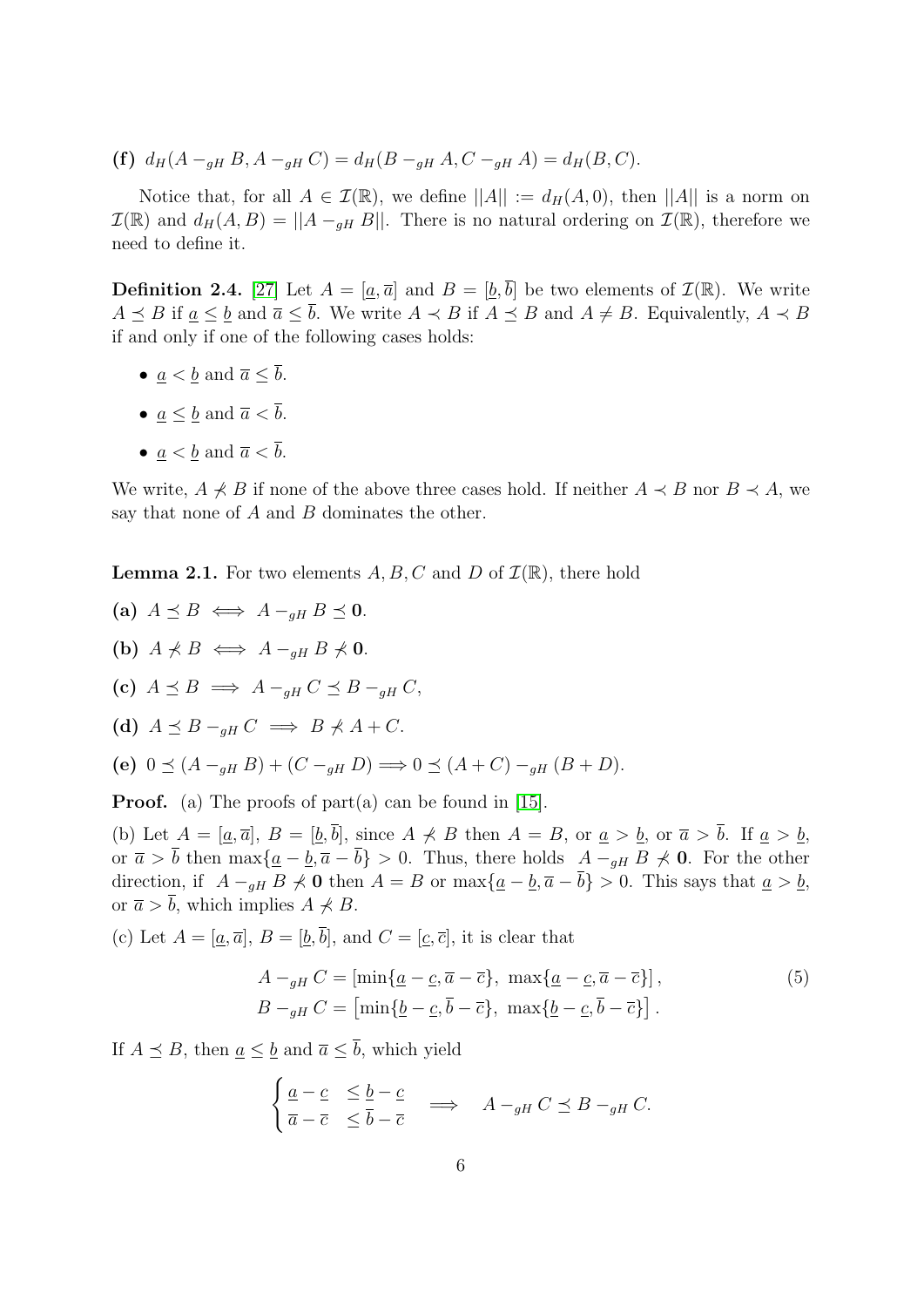(d) Assume  $B \preceq A + C$ , by part(c), we know that

$$
B -_{gH} C \preceq (A + C) -_{gH} C = A,
$$

which indicates  $A = B - g_H C$ . From the definition of gH-difference, we have  $B = A + C$ or  $C = B - A$ . If  $C = B - A$ , by the assumption  $B \preceq A + C$ , there has

$$
B \preceq A + B - A \implies A \in \mathbb{R}.
$$

Therefore,  $B = A + C$ . In other words, there holds

$$
A \preceq B -_{gH} C \implies B \nless A + C,
$$

which is the desired result.

 $\int$ 

 $\int$ 

(e) Let  $A = [\underline{a}, \overline{a}], B = [\underline{b}, \overline{b}], C = [\underline{c}, \overline{c}]$  and  $D = [\underline{d}, \overline{d}].$ Case 1: If

$$
\begin{cases}\nA -_{gH} B = [\underline{a} - \underline{b}, \overline{a} - \overline{b}] \text{ or } \begin{cases}\nA -_{gH} B = [\overline{a} - \overline{b}, \underline{a} - \underline{b}] \\
C -_{gH} D = [\underline{c} - \underline{d}, \overline{c} - \overline{d}] \end{cases} \text{ or } \begin{cases}\nA -_{gH} B = [\overline{a} - \overline{b}, \underline{a} - \underline{b}] \\
C -_{gH} D = [\overline{c} - \overline{d}, \underline{c} - \underline{d}] \end{cases},
$$

then

$$
\begin{cases} \underline{a} - \underline{b} + \underline{c} - \underline{d} & \ge 0 \\ \overline{a} - \overline{b} + \overline{c} - \overline{d} & \ge 0 \end{cases} \Longrightarrow \begin{cases} (\underline{a} + \underline{c}) - (\underline{b} + \underline{d}) & \ge 0 \\ (\overline{a} + \overline{c}) - (\overline{b} + \overline{d}) & \ge 0. \end{cases}
$$

Case 2: If

$$
\begin{array}{lll}\nA -_{gH} B & =[\overline{a} - \overline{b}, \underline{a} - \underline{b}] \\
C -_{gH} D & =[\underline{c} - \underline{d}, \overline{c} - \overline{d}] \n\end{array} \Longrightarrow \begin{cases} \overline{a} - \overline{b} + \underline{c} - \underline{d} & \ge 0 \\
\underline{a} - \underline{b} + \overline{c} - \overline{d} & \ge 0,\n\end{cases}
$$

together with

$$
\begin{cases} \underline{a} - \underline{b} & \ge \overline{a} - \overline{b} \\ \overline{c} - \overline{d} & \ge \underline{c} - \underline{d} \end{cases}
$$

we have

$$
\begin{cases} \n(\underline{a} + \underline{c}) - (\underline{b} + \underline{d}) & \ge 0 \\ \n(\overline{a} + \overline{c}) - (\overline{b} + \overline{d}) & \ge 0. \n\end{cases}
$$

Case 3: If

$$
\begin{array}{rcl}\nA -_{gH} B & = \left[\underline{a} - \underline{b}, \overline{a} - \overline{b}\right] \\
C -_{gH} D & = \left[\overline{c} - \overline{d}, \underline{c} - \underline{d}\right] \implies \begin{cases}\n\overline{a} - \overline{b} + \underline{c} - \underline{d} & \ge 0 \\
\underline{a} - \underline{b} + \overline{c} - \overline{d} & \ge 0,\n\end{cases}\n\end{array}
$$

together with

$$
\begin{cases} \overline{a} - \overline{b} & \geq \underline{a} - \underline{b} \\ \underline{c} - \underline{d} & \geq \overline{c} - \overline{d} \end{cases}
$$

we have

$$
\begin{cases} \n(\underline{a} + \underline{c}) - (\underline{b} + \underline{d}) & \ge 0 \\ \n(\overline{a} + \overline{c}) - (\overline{b} + \overline{d}) & \ge 0. \n\end{cases}
$$

 $\Box$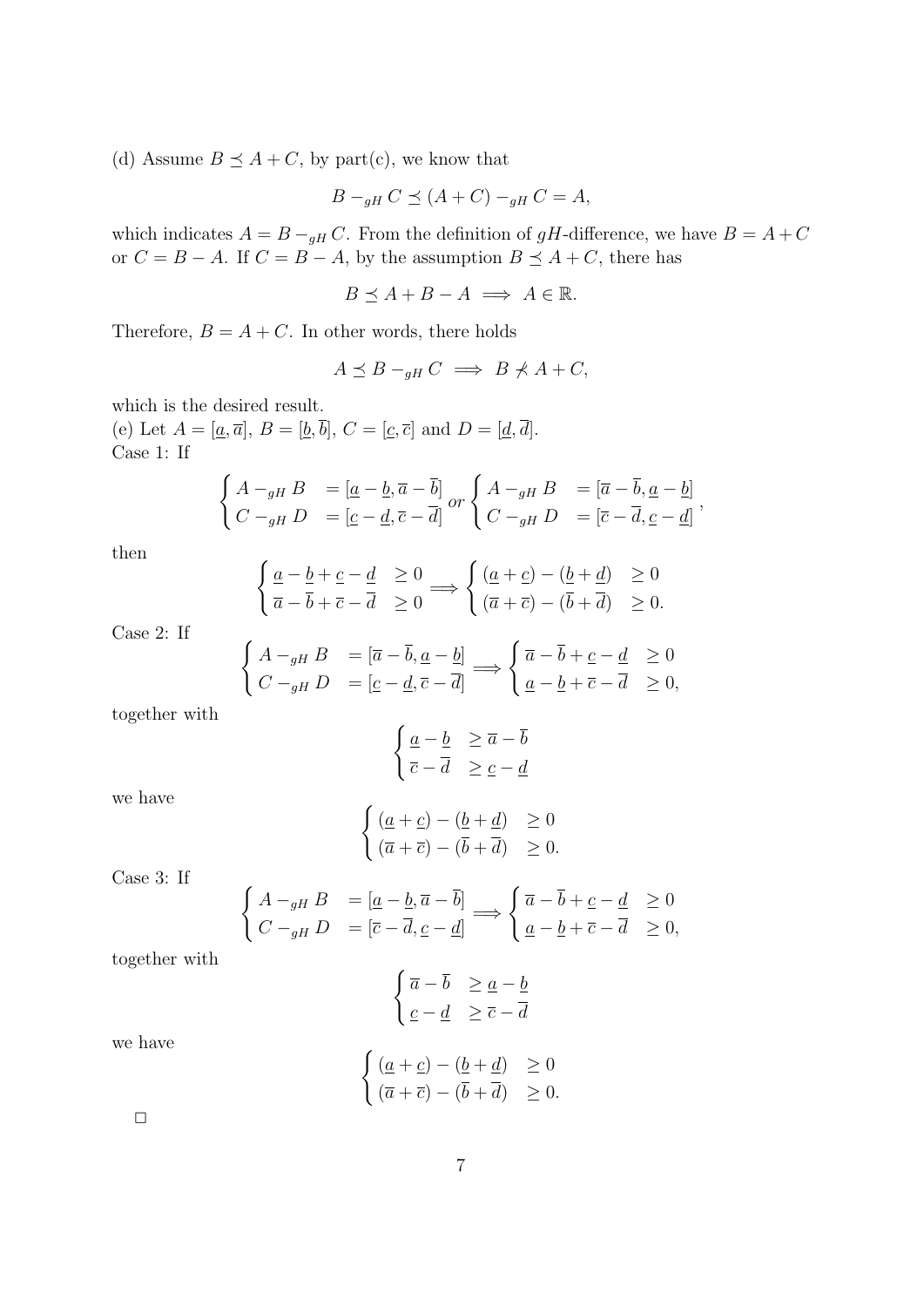**Remark 2.1.** The inverse of Lemma [2.1\(](#page-5-0)c)-(d) are not true. To see this, taking  $A = \begin{bmatrix} 1 & 2 \end{bmatrix}$ ,  $B = [0, 5]$  and  $C = [-1, 3]$ , then

$$
A -_{gH} C = [-1, 2], \quad B -_{gH} C = [1, 2].
$$

This means that  $A -_{qH} C \preceq B -_{qH} C$ , but we do not have  $A \preceq B$ . If taking  $A = 0$ ,  $B = [0, 3], C = [1, 2]$  then

$$
A + C = [1, 2], \quad B -_{gH} C = [-1, 1],
$$

which says  $B \nless A + C$ , but we do not have  $A \preceq B -_{gH} C$ .

Let  $\mathcal{D} \subseteq \mathcal{M}$  be a nonempty set, a mapping  $f : \mathcal{D} \longrightarrow \mathcal{I}(\mathbb{R})$  is called a Riemannian interval valued function (RIVF). We write  $f(x) = [f(x), \overline{f}(x)]$  where  $f, \overline{f}$  are real valued functions satisfy  $f(x) \leq \overline{f}(x)$ , for all  $x \in \mathcal{M}$ . Since  $\mathbb{R}^n$  is a Hadamard manifold, an interval valued function (IVF for short)  $f: U \subseteq \mathbb{R}^n \longrightarrow \mathcal{I}(\mathbb{R})$  is also a RIVF.

**Definition 2.5.** [\[26\]](#page-27-1) Let  $U \subseteq \mathbb{R}^n$  be a convex set. An IVF  $f: U \longrightarrow \mathcal{I}(\mathbb{R})$  is said to be convex on  $U$  if

$$
f(\lambda x_1 + (1 - \lambda)x_2) \preceq \lambda f(x_1) + (1 - \lambda)f(x_2),
$$

for all  $x_1, x_2 \in U$  and  $\lambda \in [0, 1]$ .

**Definition 2.6.** [\[15\]](#page-26-4) Let  $U \subseteq \mathbb{R}^n$  be a nonempty set. An IVF  $f: U \longrightarrow \mathcal{I}(\mathbb{R})$  is said to be monotonically increasing if for all  $x, y \in U$  there has

$$
x \le y \implies f(x) \le f(y).
$$

The function f is said to be monotonically decreasing if for all  $x, y \in U$  there has

$$
x \le y \implies f(y) \preceq f(x).
$$

It is clear to see that if an IVF is monotonically increasing (or monotonically decreasing), if and only if both the real-valued functions  $\underline{f}$  and  $\overline{f}$  are monotonically increasing (or monotonically decreasing).

**Definition 2.7.** [\[15\]](#page-26-4) Let  $\mathcal{D} \subseteq \mathcal{M}$  be a nonempty set. An RIVF  $f : \mathcal{D} \longrightarrow \mathcal{I}(\mathbb{R})$  is said to be *bounded below* on  $D$  if there exists an interval  $A \in \mathcal{I}(\mathbb{R})$  such that

$$
A \preceq f(x), \quad \forall x \in \mathcal{D}.
$$

The function f is said to be *bounded above* on D if there exists an interval  $B \in \mathcal{I}(\mathbb{R})$ such that

$$
f(x) \preceq B, \quad \forall x \in \mathcal{D}.
$$

The function f is said to be *bounded* if it is both bounded below and above.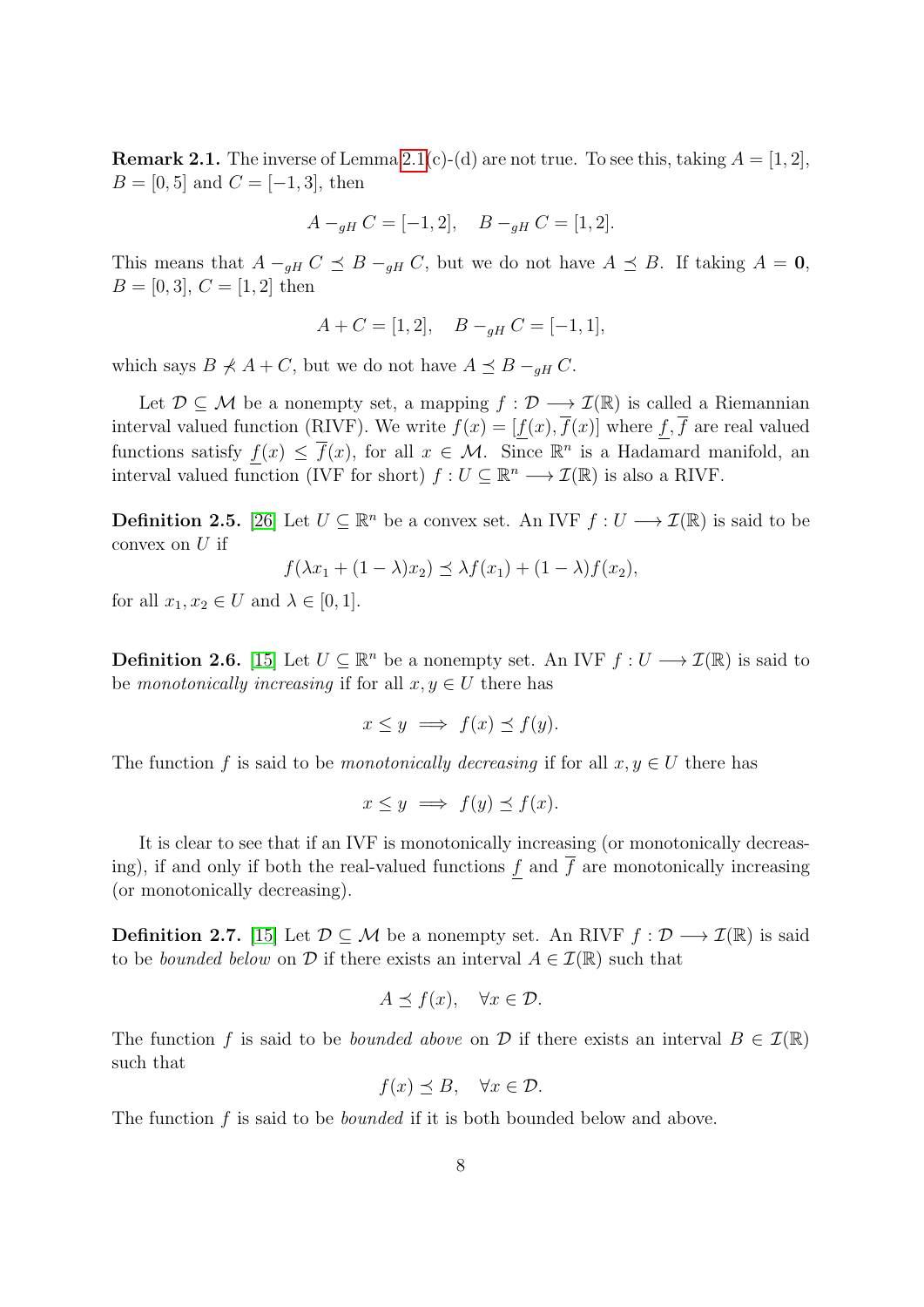It is easy to verify that if an RIVF  $f$  is bounded below (or bounded above) if and only if both the real-valued functions  $\underline{f}$  and  $\overline{f}$  are bounded below (or bounded above).

<span id="page-8-0"></span>**Definition 2.8.** Let  $\mathcal{D} \subseteq \mathcal{M}$  be a geodesically convex set and  $f : \mathcal{D} \longrightarrow \mathcal{I}(\mathbb{R})$  be a RIVF.  $f$  is called geodesically convex on  $\mathcal D$  if

$$
f(\gamma(t)) \preceq (1-t)f(x) + tf(y), \quad \forall x, y \in \mathcal{D} \text{ and } \forall t \in [0,1],
$$

where  $\gamma : [0, 1] \longrightarrow \mathcal{M}$  is the minimal geodesic joining x and y.

**Proposition 2.3.** Let  $D$  be a geodesically convex subset of  $M$  and  $f$  be a RIVF on  $D$ . Then, f is geodesically convex on  $\mathcal D$  if and only if  $\underline f$  and  $\overline f$  are geodesically convex on  $\mathcal D$ .

**Proof.** This is a direct consequence from Definition [2.8](#page-8-0) and Definition [2.4.](#page-5-1)  $\Box$ 

Example 2.4. Consider the set

$$
\mathcal{D} = \{ A \in S_{++}^n \mid \det(A) > 1 \}.
$$

For all  $X, Y \in \mathcal{D}$ , we have the minimal geodesic joining  $X, Y$  defined by

$$
\gamma(t) = X^{1/2} (X^{-1/2} Y X^{-1/2})^t X^{1/2}, \quad \forall X, Y \in D \text{ and } \forall t \in [0, 1].
$$

For any  $t \in [0, 1]$ , we also obtain

$$
\det(X^{1/2}(X^{-1/2}YX^{-1/2})^tX^{1/2}) = (\det(X))^{1-t}(\det(Y))^t > 1,
$$

which says that  $D$  is a geodesically convex subset of  $S_{++}^n$ . Moreover, on set  $D$ , we define a RIVF as below:

$$
f: D \longrightarrow \mathcal{I}(\mathbb{R})
$$

$$
X \longmapsto [0, \ln(\det(X))]
$$

Then, for any  $X, Y \in \mathcal{D}$  and  $t \in [0, 1]$ , we have

$$
f(\gamma(t)) = [0, \ln \det(X^{1/2}(X^{-1/2}YX^{-1/2})^t X^{1/2})]
$$
\n(6)

$$
= [0, (1-t)\ln(\det(X)) + t\ln(\det(Y))]
$$
\n(7)

$$
= (1-t) [0, \ln(\det(X))] + t [0, \ln(\det(Y))]
$$
\n(8)

$$
= (1-t)f(X) + tf(Y),
$$

which shows that  $f$  is a geodesically convex RIVF on  $\mathcal{D}$ .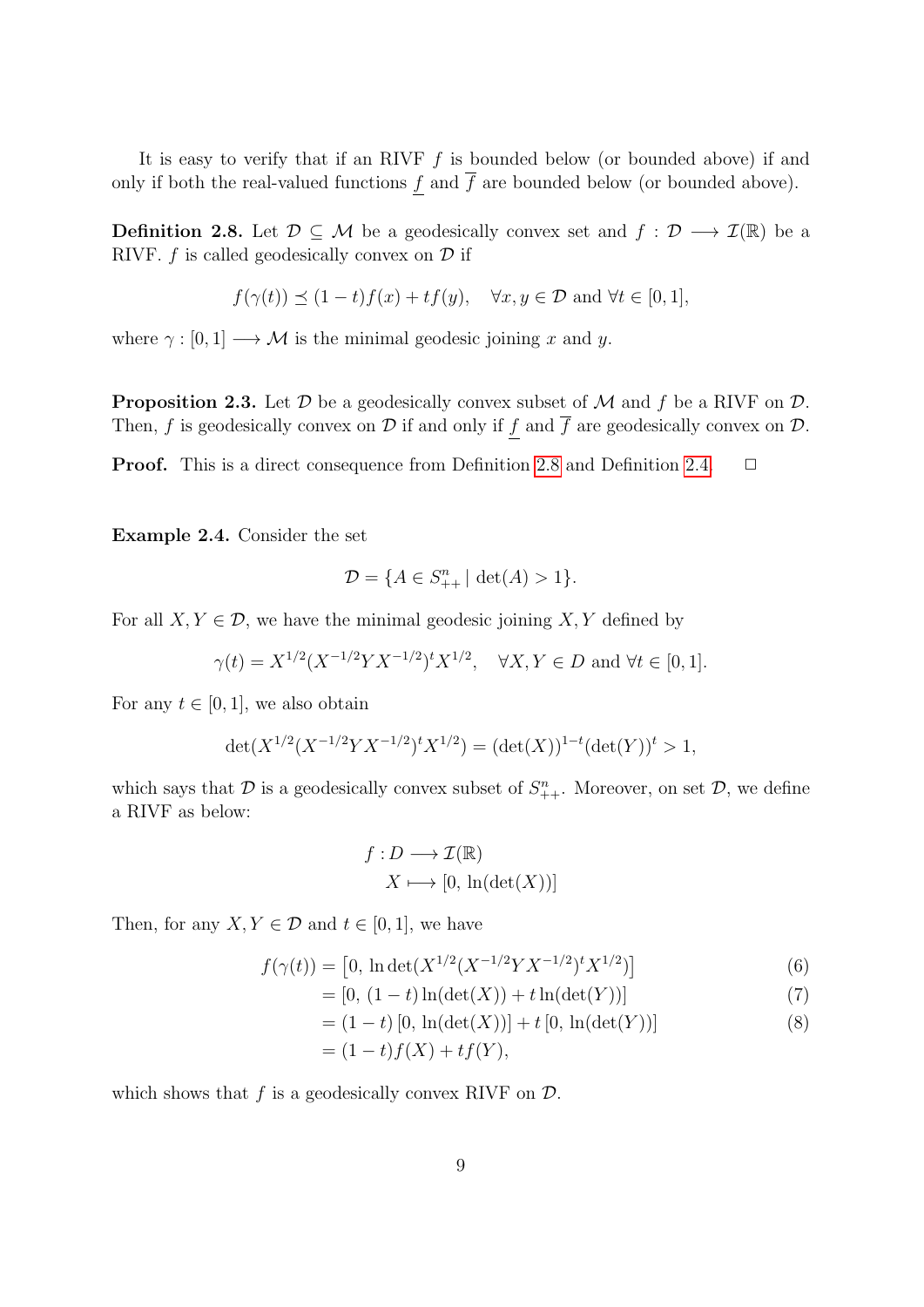**Proposition 2.4.** The RIVF  $f : \mathcal{D} \longrightarrow \mathcal{I}(\mathbb{R})$  is geodesically convex if and only if for all  $x, y \in \mathcal{D}$  and  $\gamma : [0, 1] \longrightarrow \mathcal{M}$  is the minimal geodesic joining x and y, the IVF  $f \circ \gamma$  is convex on  $[0, 1]$ .

**Proof.** Assume f is geodesically convex, for all  $x, y \in \mathcal{D}$  if  $\gamma : [0, 1] \longrightarrow \mathcal{M}$  is the minimal geodesic joining x to y, then the restriction of  $\gamma$  to  $[t_1, t_2], t_1, t_2 \in [0, 1]$  joins the points  $\gamma(t_1)$  to  $\gamma(t_2)$ . We re-parametrize this restriction

$$
\alpha(s) = \gamma(t_1 + u(t_2 - t_1)), s \in [0, 1].
$$

Since f is geodesically convex, for all  $s \in [0, 1]$ , we have

$$
f(\alpha(s)) \preceq (1 - s)f(\alpha(0)) + sf(\alpha(1))
$$
\n
$$
\Rightarrow f(\gamma((1 - s)t_1 + st_2)) \preceq (1 - s)f(\gamma(t_1)) + sf(\gamma(t_2))
$$
\n
$$
\Rightarrow (f \circ \gamma)((1 - s)t_1 + st_2) \preceq (1 - s)(f \circ \gamma)(t_1) + s(f \circ \gamma)(t_2),
$$
\n(10)

which says the IVF  $f \circ \gamma$  is convex on [0, 1].

Conversely, for all  $x, y \in \mathcal{D}$  and  $\gamma : [0, 1] \longrightarrow \mathcal{M}$  is the minimal geodesic joining x and y, suppose that  $f \circ \gamma : [0, 1] \longrightarrow \mathcal{I}(\mathbb{R})$  is a convex IVF. In other words, for all  $t_1, t_2 \in [0, 1]$ , there has

$$
(f\circ\gamma)((1-s)t_1+st_2))\preceq(1-s)(f\circ\gamma)(t_1)+s(f\circ\gamma)(t_2),\ \forall s\in[0,1].
$$

Letting  $t_1 = 0$  and  $t_2 = 1$  gives

$$
(f \circ \gamma)(s) \preceq (1 - s)(f \circ \gamma)(0) + s(f \circ \gamma)(1), \ \forall s \in [0, 1],
$$

or

$$
f(\gamma(s)) \preceq (1-s)f(x) + sf(y), \ \forall s \in [0,1].
$$

Then,  $f$  is a geodesically convex RIVF.  $\Box$ 

**Lemma 2.2.** If f is a geodesically convex RIVF on  $\mathcal D$  and A is an interval, then the sublevel set

$$
\mathcal{D}^A = \{ x \in \mathcal{D} : f(x) \preceq A \},
$$

is a geodesically convex subset of D.

**Proof.** For all  $x, y \in \mathcal{D}^A$ , there has  $f(x) \preceq A$  and  $f(y) \preceq A$ . Let  $\gamma : [0, 1] \longrightarrow \mathcal{M}$  be the minimal geodesic joining x and y. For all  $t \in [0,1]$ , by the convexity of f, we have

$$
f(\gamma(t)) \le (1-t)f(x) + tf(y) \le (1-t)A + tA = A.
$$

Thus,  $f(\gamma(t)) \in \mathcal{D}^A$  for all  $t \in [0, 1]$ , which says that  $\mathcal{D}^A$  is a geodesically convex subset of  $\mathcal{D}$ .  $\Box$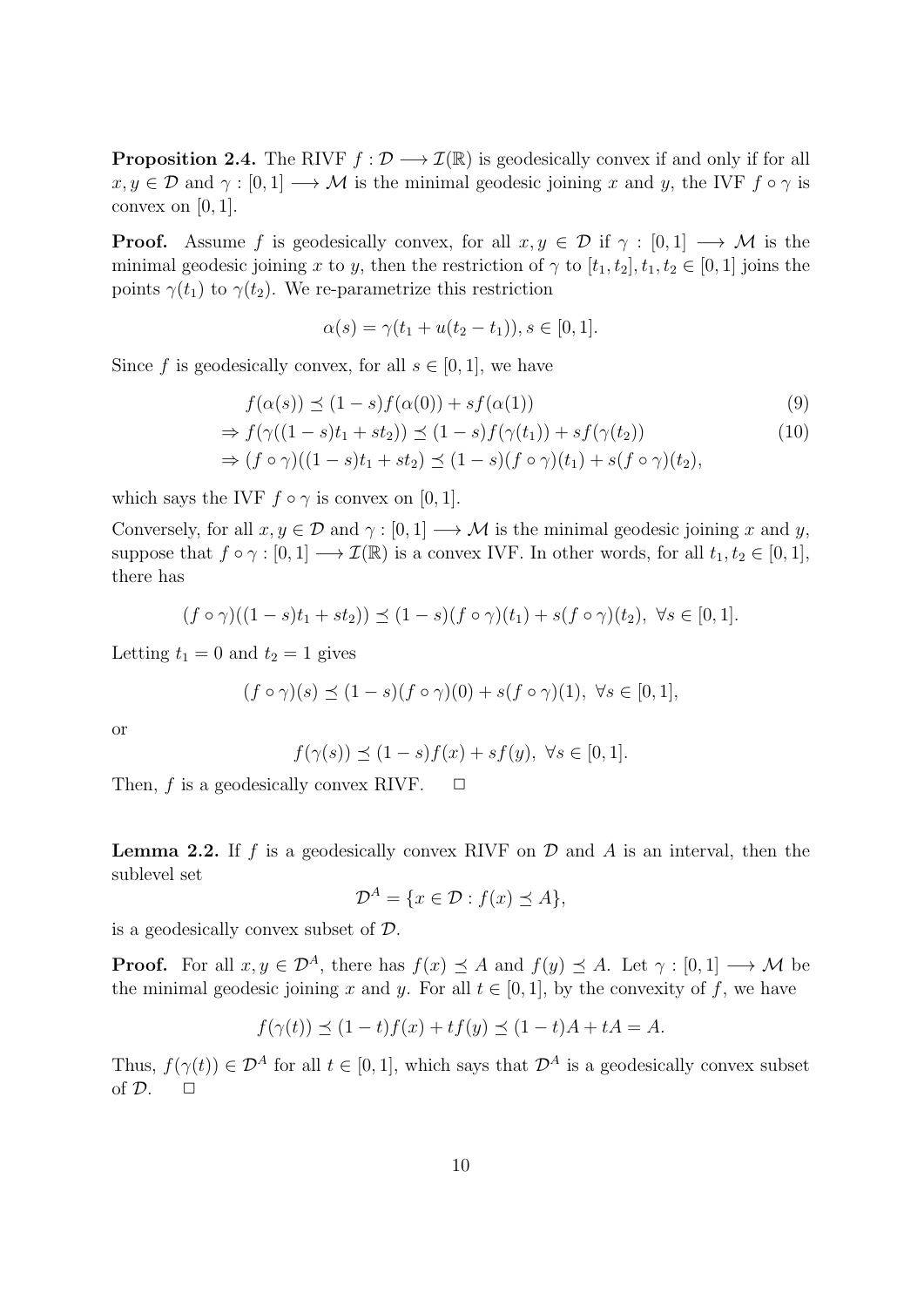# 3 The  $gH$ -continuity and  $gH$ -differentiability of Riemannian interval valued functions

In this section, we generalize the  $gH$ -continuous and  $gH$ -differentiable property of interval valued functions to the settings on the Hadamard manifolds. The relationship between  $gH$ -differentiability and geodesically convex property of the RIVFs is also established.

**Definition 3.1.** Let  $f : \mathcal{M} \longrightarrow \mathcal{I}(\mathbb{R})$  be a RIVF,  $x_0 \in \mathcal{M}, A = [\underline{a}, \overline{a}] \in \mathcal{I}(\mathbb{R})$ . We say  $\lim_{x\to x_0} f(x) = A$  if for every  $\epsilon > 0$ , there exists  $\delta > 0$  such that, for all  $x \in \mathcal{M}$  and  $d(x, x_0) < \delta$ , there holds  $d_H(f(x), A) < \epsilon$ .

**Lemma 3.1.** Let  $f : M \longrightarrow \mathcal{I}(\mathbb{R})$  be a RIVF,  $A = [\underline{a}, \overline{a}] \in \mathcal{I}(\mathbb{R})$ . Then,

$$
\lim_{x \to x_0} f(x) = A \quad \Longleftrightarrow \quad \begin{cases} \lim_{x \to x_0} \underline{f}(x) = \underline{a}, \\ \lim_{x \to x_0} \overline{f}(x) = \overline{a}. \end{cases}
$$

**Proof.** If  $\lim_{x\to x_0} f(x) = A$ , then for every  $\epsilon > 0$ , there exists  $\delta > 0$  such that, for all  $x \in \mathcal{M}$  and  $d(x, x_0) < \delta$ , there have

$$
d_H(f(x), A) < \epsilon \tag{11}
$$

$$
\implies \max\{|\underline{f}(x) - \underline{a}|, |\overline{f}(x) - \overline{a}|\} < \epsilon
$$
\n
$$
\implies \begin{cases}\n|\underline{f}(x) - \underline{a}| < \epsilon \\
|\overline{f}(x) - \overline{a}| < \epsilon\n\end{cases} \tag{12}
$$

Consequently, we have

$$
\begin{cases} \lim_{x \to x_0} \underline{f}(x) = \underline{a}, \\ \lim_{x \to x_0} \overline{f}(x) = \overline{a}. \end{cases}
$$

On other hand, if we have

$$
\begin{cases} \lim_{x \to x_0} \underline{f}(x) = \underline{a}, \\ \lim_{x \to x_0} \overline{f}(x) = \overline{a}, \end{cases}
$$

for every  $\epsilon > 0$ , there exists  $\delta > 0$  such that, for all  $x \in \mathcal{M}$  and  $d(x, x_0) < \delta$ , there has

$$
\begin{cases} \left| \underline{f}(x) - \underline{a} \right| < \epsilon \\ \left| \overline{f}(x) - \overline{a} \right| < \epsilon \end{cases} \implies d_H(f(x), A) < \epsilon.
$$

which says  $\lim_{x \to x_0} f(x) = A$ . Thus, the proof is complete.  $\Box$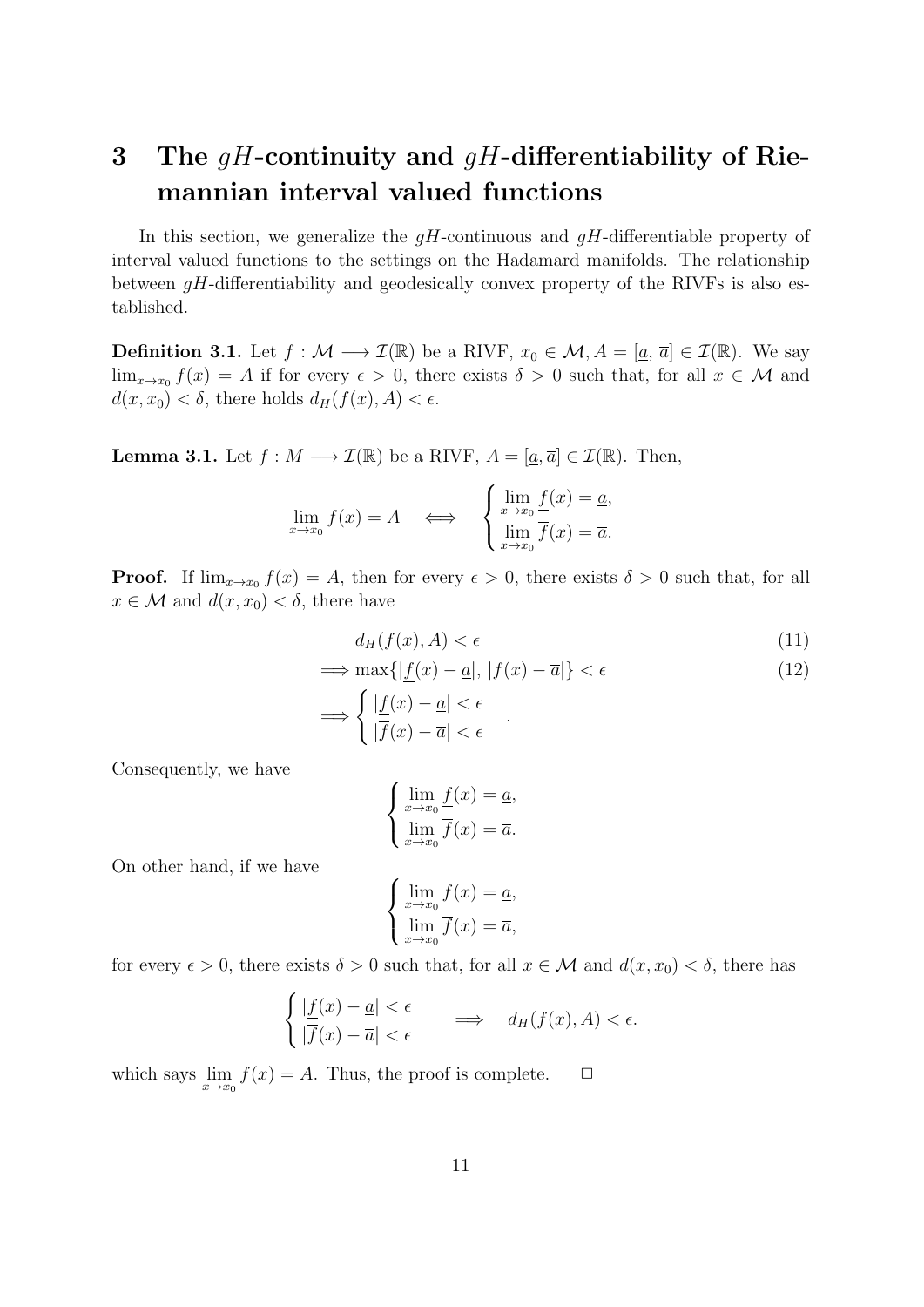**Remark 3.1.** From Proposition [2.2,](#page-4-0) we know that  $d_H(f(x), A) = d_H(f(x) - q_H A, 0)$ , which yields

$$
\lim_{x \to x_0} f(x) = A \iff \lim_{x \to x_0} (f(x) -_{gH} A) = \mathbf{0}.
$$

<span id="page-11-0"></span>**Definition 3.2** (*qH*-continuity). Let f be a RIVF on a nonempty open subset  $\mathcal{D}$  of  $\mathcal{M}$ ,  $x_0 \in \mathcal{D}$ . The function f is said to be gH-continuous at  $x_0$  if for all  $v \in T_{x_0}\mathcal{M}$  with  $\exp_{x_0} v \in \mathcal{D}$ , there has

$$
\lim_{\|v\| \to 0} \left( f(\exp_{x_0}(v)) -_{gH} f(x_0) \right) = \mathbf{0}.
$$

We call f is qH-continuous on D if f is qH-continuous at every  $x \in \mathcal{D}$ .

**Remark 3.2.** We point out couple remarks regarding  $qH$ -continuity.

- 1. When  $\mathcal{M} \equiv \mathbb{R}^n$ , f become an IVF and  $\exp_{x_0}(v) = x_0+v$ . In other words, Definition [3.2](#page-11-0) generalizes the concept of the  $gH$ -continuity of the IVF setting, see [\[14\]](#page-26-12).
- 2. By Lemma 3.1 and Remark 3.1, we can see that f is  $qH$ -continuous if and only if f and  $\overline{f}$  are continuous.

**Theorem 3.1.** Let  $\mathcal{D} \subset \mathcal{M}$  be a geodesically convex set with nonempty interior and  $f: \mathcal{D} \longrightarrow \mathcal{I}(\mathbb{R})$  be a geodesically convex RIVF. Then, f is qH-continuous on int  $\mathcal{D}$ .

**Proof.** Let  $x_0 \in \text{int } \mathcal{D}$  and  $B(x_0, r)$  be an open ball center at  $x_0$  and of sufficient small radius r. Choose  $A \in \mathcal{I}(\mathbb{R})$  such that the geodesically convex set  $\mathcal{D}^A = \{x \in \mathcal{D} : f(x) \preceq$ A} contains  $\overline{B}(x_0, r)$ . Let  $\gamma : [-1, 1] \longrightarrow M$  be a minimal geodesic in  $\overline{B}(x_0, r)$  such that  $\gamma(-1) = x_1, \gamma(0) = x_0, \gamma(1) = x_2$ . For convenience, we denote  $\gamma(t) = x$  where  $t=\frac{d(x_0,x)}{x}$  $\frac{f_0, x}{r} \in [0, 1]$ . By the convexity of f, we have

$$
f(\gamma(t)) \preceq (1-t)f(x_0) + tf(x_2) \preceq (1-t)f(x_0) + tA,
$$

which together with Lemma [2.1](#page-5-0) implies

<span id="page-11-1"></span>
$$
f(x) -_{gH} f(x_0) \le t(A - f(x_0)).
$$
\n(13)

The minimal geodesic joining  $x_1$  and x is the restriction  $\gamma(u), u \in [-1, t]$ . Setting  $u =$  $-1 + s(t + 1), s \in [0, 1]$ , we obtain the re-parametrization

$$
\alpha(s) = y(-1 + s(t+1)), \ s \in [0,1].
$$

It is clear to see that

$$
\alpha(0) = \gamma(-1) = x_1, \ \alpha\left(\frac{1}{t+1}\right) = \gamma(0) = x_0, \ \alpha(1) = \gamma(t) = x.
$$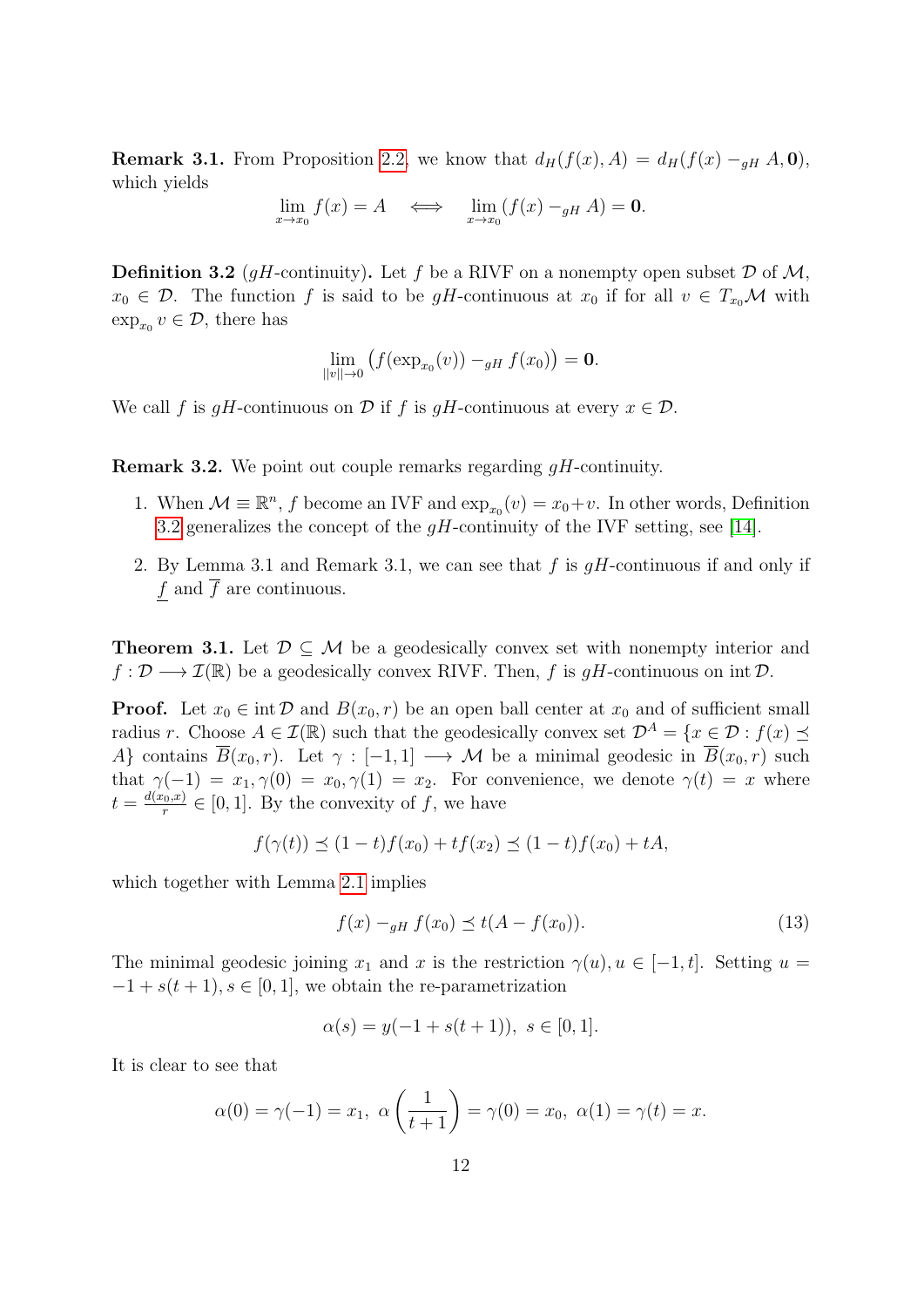Due to the convexity of  $f$ , we have

$$
f(\alpha(s)) \le (1-s)f(x_1) + sf(x) \le (1-s)A + sf(x), \ \forall s \in [0,1].
$$

Letting  $s=\frac{1}{1+1}$  $\frac{1}{1+t}$  yields

$$
f(x_0) \le \frac{t}{t+1}A + \frac{1}{t+1}f(x),
$$

which together with Lemma [2.1](#page-5-0) further implies

<span id="page-12-0"></span>
$$
f(x_0) -_{gH} f(x) \preceq [(tA + f(x) -_{gH} tf(x_0)] -_{gH} f(x)).
$$
\n(14)

From [\(13\)](#page-11-1) and [\(14\)](#page-12-0), plugging in  $t = \frac{d(x_0, x)}{r}$  $\lim_{x \to x_0} f(x) = f(x_0)$ . Then, the proof is complete.  $\Box$ 

**Definition 3.3.** [\[21\]](#page-26-13) Let  $\mathcal{D} \subset \mathcal{M}$  be a nonempty open set and consider a function  $f: \mathcal{D} \longrightarrow \mathbb{R}$ . We say that f has directional derivative at  $x \in \mathcal{D}$  in the direction  $v \in T_x\mathcal{M}$ if the limit

$$
f'(x, v) = \lim_{t \to 0^+} \frac{f(\exp_x(tv)) - f(x)}{t}
$$

exists, where  $f'(x, v)$  is called the directional derivative of f at x in the direction  $v \in T_x\mathcal{M}$ . If f has directional derivative at x in every direction  $v \in T_x\mathcal{M}$ , we say that f is directional differentiable at x.

**Definition 3.4** (*qH*-directional differentiability [\[9\]](#page-26-3)). Let f be a RIVF on a nonempty open subset D of M. The function f is said to have gH-directional derivative at  $x \in \mathcal{D}$ in direction  $v \in T_x\mathcal{M}$ , if there exists a closed bounded interval  $f'(x, v)$  such that the limits

$$
f'(x, v) = \lim_{t \to 0^+} \frac{1}{t} (f(\exp_x(tv)) -_{gH} f(x))
$$

exists, where  $f'(x, v)$  is called the gH-directional derivative of f at x in the direction of v. If f has gH-directional derivative at x in every direction  $v \in T_x\mathcal{M}$ , we say that f is  $qH$ -directional differentiable at x.

**Lemma 3.2.** [\[9\]](#page-26-3) Let  $\mathcal{D} \subseteq \mathcal{M}$  be a nonempty open set and consider a RIVF  $f : \mathcal{D} \longrightarrow$  $\mathcal{I}(\mathbb{R})$ . Then, f has qH-directional derivative at  $x \in \mathcal{D}$  in the direction  $v \in T_x\mathcal{M}$  if and only if f and  $\overline{f}$  have directional derivative at x in the direction v. Furthermore, we have

$$
f'(x,v) = \left[\min\{\underline{f}'(x,v),\overline{f}'(x,v)\},\,\max\{\underline{f}'(x,v),\overline{f}'(x,v)\}\right],
$$

where  $f'(x, v)$  and  $\overline{f}'(x, v)$  are the directional derivatives of f and  $\overline{f}$  at x in the direction  $v$ , respectively.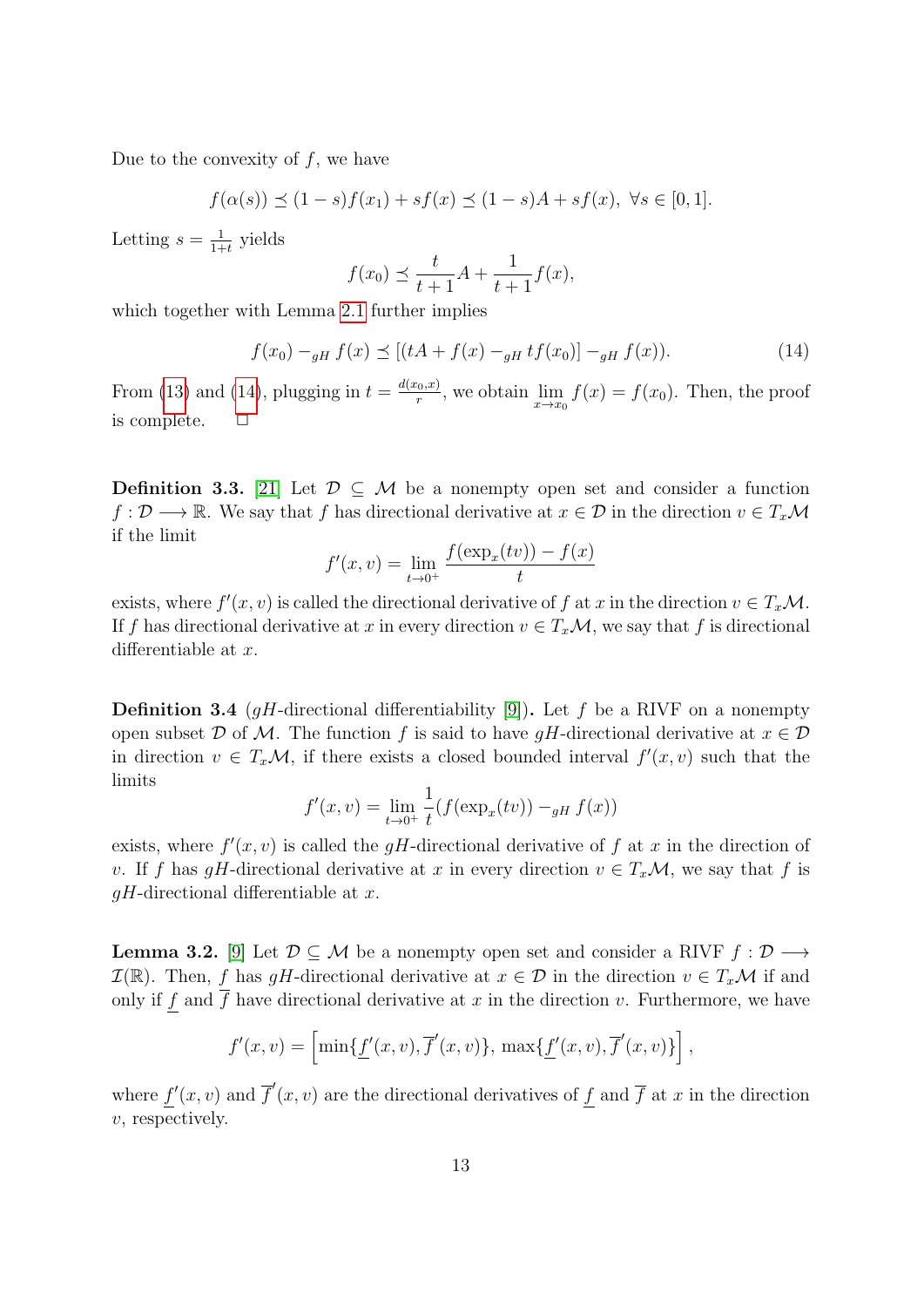<span id="page-13-0"></span>**Theorem 3.2.** Let  $\mathcal{D} \subseteq \mathcal{M}$  be a nonempty open geodesically convex set. If  $f : \mathcal{D} \longrightarrow$  $\mathcal{I}(\mathbb{R})$  is a geodesically convex RIVF, then at any  $x_0 \in \mathcal{D}$ , gH-directional derivative  $f'(x_0, v)$  exists for every direction  $v \in T_{x_0} \mathcal{M}$ .

To prove Theorem [3.2,](#page-13-0) we need two Lemmas.

<span id="page-13-1"></span>**Lemma 3.3.** Let  $\mathcal{D} \subseteq \mathcal{M}$  be a nonempty geodesically convex set and consider a geodesically convex RIVF  $f : \mathcal{D} \longrightarrow \mathcal{I}(\mathbb{R})$ . Then,  $\forall x_0 \in \mathcal{D}, v \in T_{x_0} \mathcal{M}$ , the function  $\phi : \mathbb{R}^+ \backslash \{0\} \longrightarrow \mathcal{I}(\mathbb{R})$ , defined by

$$
\phi(t) = \frac{1}{t} (f(\exp_{x_0}(tv)) -_{gH} f(x_0)),
$$

for all  $t > 0$  such that  $\exp_{x_0}(tv) \in \mathcal{D}$ , is monotonically increasing.

**Proof.** For all t, s such that  $0 \le t \le s$ , by the convexity of f, for all  $\lambda \in [0,1]$ , we have

$$
f(\exp_{x_0}(\lambda(sv))) \le (1-\lambda)f(x_0) + \lambda f(\exp_{x_0}(sv)).
$$

Since  $\frac{t}{s} \in [0, 1]$ , there holds

$$
f(\exp_{x_0}(tv)) \le \frac{s-t}{s}f(x_0) + \frac{t}{s}f(\exp_{x_0}(sv)),
$$

or

$$
f(\exp_{x_0}(tv) -_{gH} f(x_0))
$$
  
\n
$$
\leq \left[\frac{s-t}{s}f(x_0) + \frac{t}{s}f(\exp_{x_0}(sv))\right] -_{gH} f(x_0)
$$
  
\n
$$
= \left[\min\left\{\frac{s-t}{s}f(x_0) + \frac{t}{s}f(\exp_{x_0}(sv)) - f(x_0), \frac{s-t}{s}\overline{f}(x_0) + \frac{t}{s}\overline{f}(\exp_{x_0}(sv)) - \overline{f}(x_0)\right\},\right]
$$
  
\n
$$
\max\left\{\frac{s-t}{s}f(x_0) + \frac{t}{s}f(\exp_{x_0}(sv)) - f(x_0), \frac{s-t}{s}\overline{f}(x_0) + \frac{t}{s}\overline{f}(\exp_{x_0}(sv)) - \overline{f}(x_0)\right\}\right]
$$
  
\n
$$
= \left[\min\left\{\frac{t}{s}(f(\exp_{x_0}(sv)) - f(x_0)), \frac{t}{s}(\overline{f}(\exp_{x_0}(sv)) - \overline{f}(x_0))\right\}
$$
  
\n
$$
\max\left\{\frac{t}{s}(f(\exp_{x_0}(sv)) - f(x_0)), \frac{t}{s}(\overline{f}(\exp_{x_0}(sv)) - \overline{f}(x_0))\right\}\right]
$$
  
\n
$$
= \frac{t}{s}(f(\exp_{x_0}(sv)) -_{gH} f(x_0)).
$$

Then, the proof is complete.  $\Box$ 

<span id="page-13-2"></span>**Lemma 3.4.** Let  $\mathcal{D} \subseteq \mathcal{M}$  be an open geodesically convex set. If  $f : \mathcal{D} \longrightarrow \mathcal{I}(\mathbb{R})$  is a geodesically convex RIVF, then for all  $x_0 \in \mathcal{D}$  and  $v \in T_{x_0} \mathcal{M}$ , there exists  $t_0 \in \mathbb{R}$  such that  $\phi(t) = \frac{1}{t}$ t  $(f(\exp_{x_0}(tv)) - g_H f(x_0))$  is bounded below for all  $t \in (0, t_0]$ .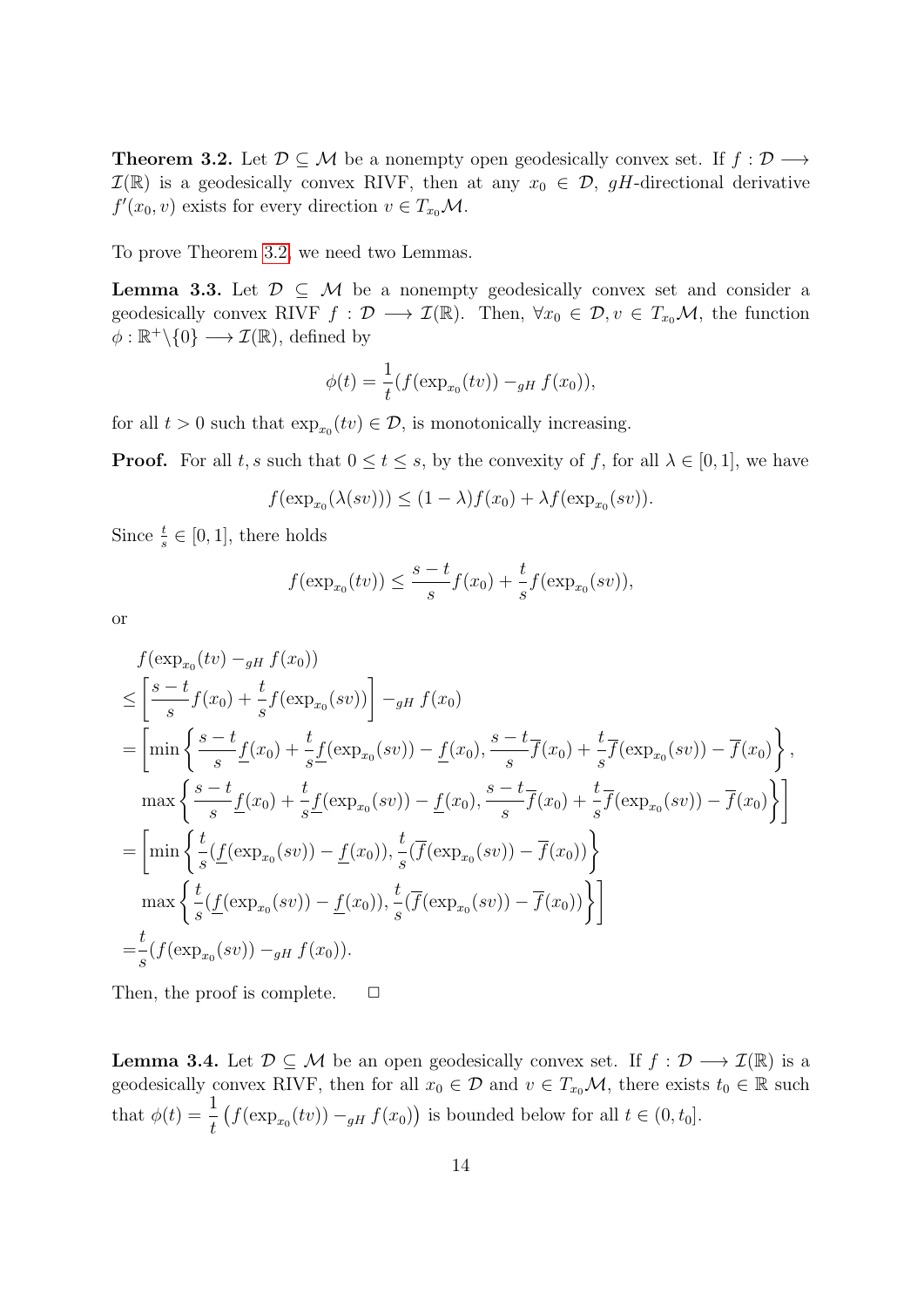**Proof.** For all  $v \in T_{x_0} \mathcal{M}$ , let  $\gamma$  be the geodesic such that  $\gamma(0) = x_0$  and  $\gamma'(0) = v$ . Since  $\mathcal{D} \subseteq \mathcal{M}$  be a nonempty open geodesically convex set, there exists  $t_1, t_2 \in \mathbb{R}$  such that  $0 \in (t_1, t_2)$  and the restriction of  $\gamma$  on  $[t_1, t_2]$  is contained in  $\mathcal{D}$ . Let  $\lambda \in (0, t_2]$  and fix the point  $\gamma(\lambda)$ . The restriction of  $\gamma$  to  $[t_1, \lambda]$  joins  $\gamma(t_1)$  and  $\gamma(\lambda)$ . We can re-parametrize this restriction

$$
\alpha(s) = \gamma(t_1 + s(\lambda - t_1)), \ s \in [0, 1].
$$

Using the convexity of  $f$  gives

$$
f(\alpha(s)) \preceq (1-s)f(\alpha(0)) + sf(\alpha(1)) \implies f(\alpha(s)) \preceq (1-s)f(\gamma(t_1)) + sf(\gamma(\lambda)).
$$

Plugging in  $s = \frac{t_1}{t_1}$  $\frac{t_1}{t_1 - \lambda}$  leads to

$$
f(x_0) \preceq \frac{\lambda}{\lambda - t_1} f(\gamma(t_1)) + \frac{-t_1}{\lambda - t_1} f(\gamma(\lambda)).
$$

Then, we have

$$
(\lambda - t_1)[\underline{f}(x_0), \overline{f}(x_0)] \preceq [-t_1 \underline{f}(\gamma(\lambda)) + \lambda \underline{f}(\gamma(t_1)), -t_1 \overline{f}(\gamma(\lambda)) + \lambda \overline{f}(\gamma(t_1))]
$$

or

$$
\begin{cases}\n\frac{1}{-t_1}(f(x_0) - f(\gamma(t_1))) \leq \frac{1}{\lambda}(f(\gamma(\lambda)) - f(x_0)), \\
\frac{1}{-t_1}(\overline{f}(x_0) - \overline{f}(\gamma(t_1))) \leq \frac{1}{\lambda}(\overline{f}(\gamma(\lambda)) - \overline{f}(x_0)).\n\end{cases}
$$

Thus, the proof is complete.  $\Box$ 

As below, we provide the proof of Theorem [3.2:](#page-13-0) **Proof.** Let any  $x_0 \in \mathcal{D}$ ,  $v \in T_{x_0} \mathcal{M}$ . Define an IVF  $\phi : \mathbb{R}^+ \setminus \{0\} \longrightarrow \mathcal{I}(\mathbb{R})$  by

$$
\phi(t) = \frac{1}{t} (f(\exp_{x_0}(tv)) -_{gH} f(x_0)).
$$

If  $\phi(t) = [\phi(t), \overline{\phi}(t)]$ , by Lemma [3.3](#page-13-1) and Lemma [3.4,](#page-13-2) we have both real-valued functions  $\phi$ and  $\phi$  are monotonically increasing and bounded below with t enough small. Therefore, the limits  $\lim_{t\to 0^+} \phi(t)$  and  $\lim_{t\to 0^+} \overline{\phi}(t)$  exist or the limit  $\lim_{t\to 0^+} \phi(t)$  exists. Thus, the function f has gH-directional derivative at  $x_0 \in \mathcal{D}$  in the direction v.  $\Box$ 

<span id="page-14-0"></span>**Theorem 3.3.** Let  $f : \mathcal{D} \longrightarrow \mathcal{I}(\mathbb{R})$  be a gH-directional differentiable RIVF. If f is geodesically convex on  $\mathcal{D}$ , then

$$
f'(x, \exp_x^{-1} y) \preceq f(y) -_{gH} f(x), \quad \forall x, y \in \mathcal{D}.
$$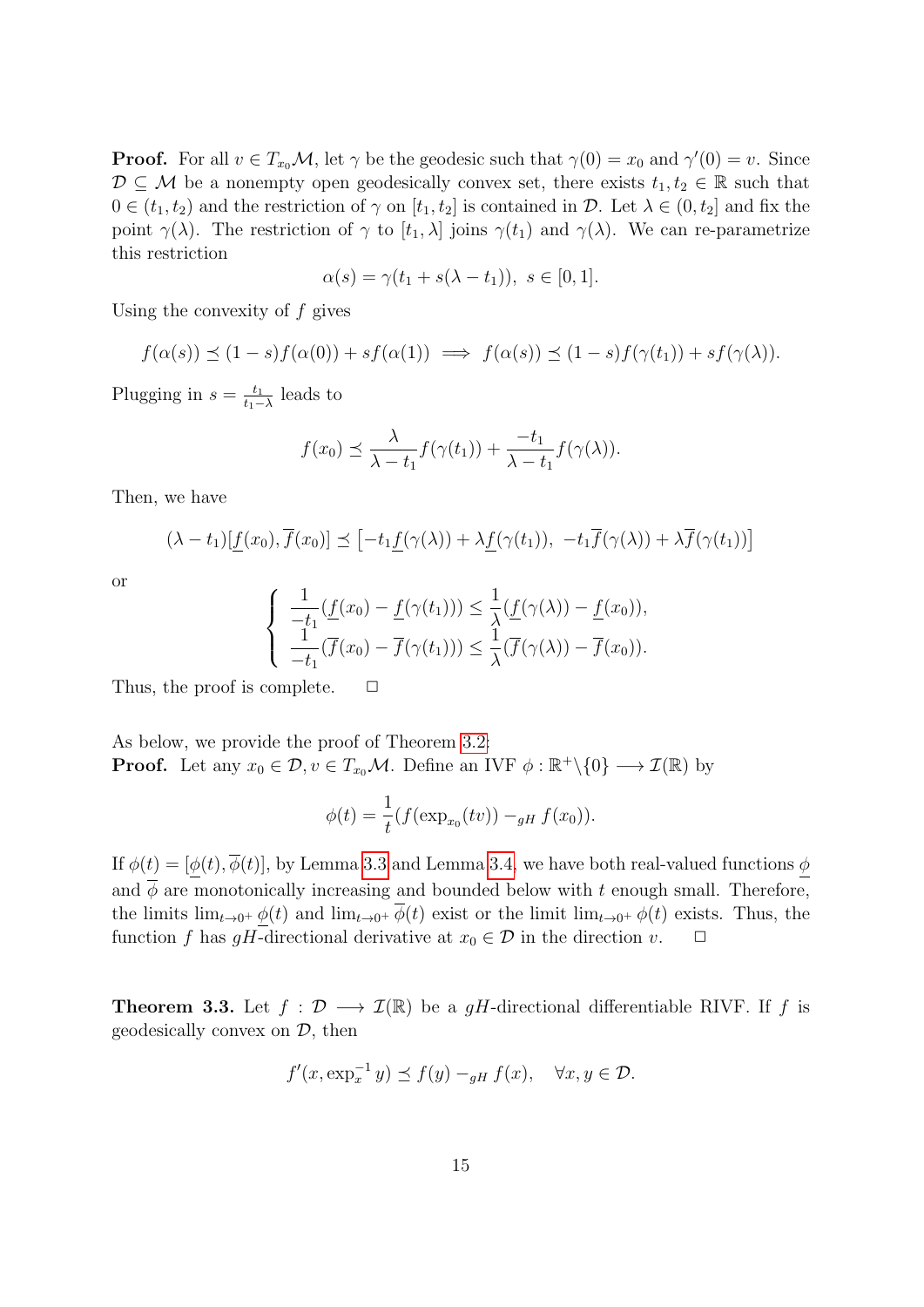**Proof.** For all  $x, y \in \mathcal{D}$  and  $t \in (0, 1]$ , by the convexity of f, we have

$$
f(\gamma(t)) \preceq tf(y) + (1-t)f(x),
$$

where  $\gamma : [0, 1] \longrightarrow \mathcal{M}$  is the minimal geodesic joining x and y. Applying Lemma [2.1](#page-5-0) yields that

$$
f(\gamma(t)) - g_H f(x) \tag{15}
$$

$$
\preceq [tf(y) + (1-t)f(x)] -_{gH} f(x) \tag{16}
$$

$$
= \left[ \min\{t\underline{f}(y) + (1-t)\underline{f}(x) - \underline{f}(x), t\overline{f}(y) + (1-t)\overline{f}(x) - \overline{f}(x) \},\right] \tag{17}
$$

$$
\max \left\{ t \underline{f}(y) + (1-t) \underline{f}(x) - \underline{f}(x), t \overline{f}(y) + (1-t) \overline{f}(x) - \overline{f}(x) \right\} \Big] \tag{18}
$$

$$
= \left[ \min \{ t(\underline{f}(y) - \underline{f}(x)), t(\overline{f}(y) - \overline{f}(x)) \}, \ \max \{ t(\underline{f}(y) - \underline{f}(x)), t(\overline{f}(y) - \overline{f}(x)) \} \right] \tag{19}
$$
  
=  $t [f(y) -_{gH} f(x)].$ 

Then, we achieve

$$
\frac{1}{t}[f(\gamma(t)) -_{gH} f(x)] \preceq f(y) -_{gH} f(x), \quad \forall x, y \in \mathcal{D}, \text{ and } t \in (0, 1].
$$

As a result, when  $t \longrightarrow 0^+$ , we obtain

$$
f'(x, \exp_x^{-1} y) \preceq f(y) -_{gH} f(x), \quad \forall x, y \in \mathcal{D}.
$$

Thus, the proof is complete.  $\Box$ 

**Corollary 3.1.** Let  $\mathcal{D} \subseteq \mathcal{M}$  be nonempty open geodesically convex set and suppose that the RIVF  $f : \mathcal{D} \longrightarrow \mathcal{I}(\mathbb{R})$  is gH-directional differentiable on  $\mathcal{D}$ . If f is geodesically convex on  $\mathcal{D}$ , then

$$
f(y) \nless f'(x, \exp_x^{-1} y) + f(x), \quad \forall x, y \in \mathcal{D}.
$$

**Proof.** The result follows immediately from Theorem [3.3](#page-14-0) and Lemma [2.1.](#page-5-0)  $\Box$ 

**Definition 3.5.** [\[15\]](#page-26-4) Let  $V$  be a linear subspace of  $\mathbb{R}^n$ . The IVF  $F: V \longrightarrow \mathcal{I}(\mathbb{R})$  is said to be linear if

- (a)  $F(\lambda v) = \lambda F(v)$ , for all  $v \in \mathcal{V}, \lambda \in \mathbb{R}$ ; and
- (b) for all  $v, w \in V$ , either  $F(v) + F(w) = F(v+w)$  or none of  $F(v) + F(w)$  and  $F(v+w)$ dominates the other.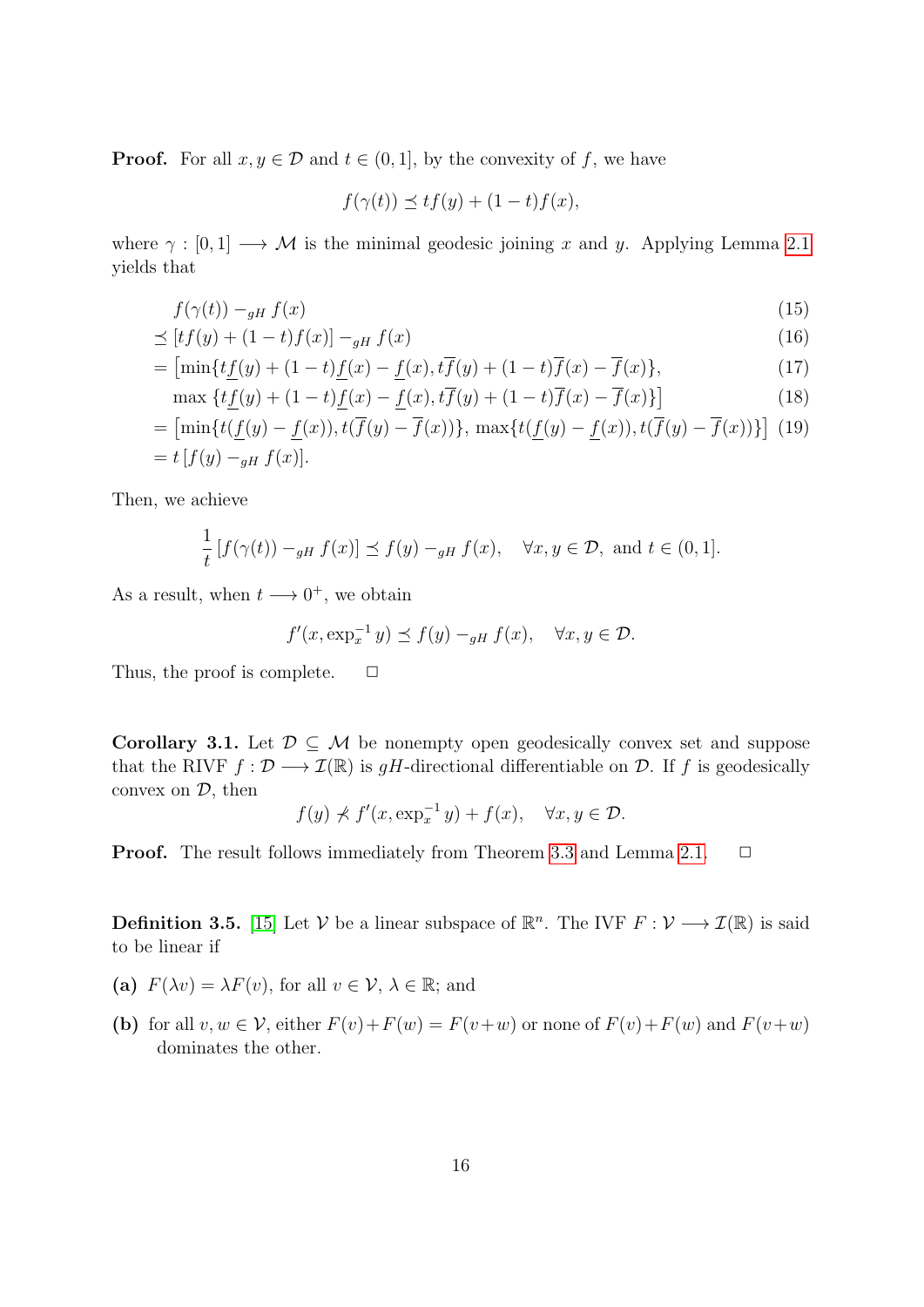**Definition 3.6** (gH-Gâteaux differentiability). Let f be a RIVF on a nonempty open subset D of M and  $x_0 \in \mathcal{D}$ . The function f is called gH-Gâteaux differentiable at  $x_0$  if f is gH-directional differentiable at  $x_0$  and  $f'(x_0, \cdot) : T_{x_0} \mathcal{M} \longrightarrow \mathcal{I}(\mathbb{R})$  is a gH-continuous, linear IVF. The  $gH$ -Gâteaux derivative of f at  $x_0$  is defined by

$$
f_G(x_0)(\cdot) := f'(x_0, \cdot).
$$

The function f is called  $qH$ -Gâteaux differentiable on D if f is  $qH$ -Gâteaux differentiable at every  $x \in \mathcal{D}$ .

<span id="page-16-0"></span>**Example 3.1.** Let  $\mathcal{M} := \mathbb{R}^2$  with the standard metric. Then, M is a flat Hadamard manifold. We consider the RIVF given as below:

$$
f: \mathcal{M} \longrightarrow \mathcal{I}(\mathbb{R})
$$
  
\n
$$
(x_1, x_2) \longmapsto \begin{cases} \frac{x_1 x_2^2}{x_1^4 + x_2^2} [1, 2] & \text{if } (x_1, x_2) \neq (0, 0), \\ 0 & \text{otherwise.} \end{cases}
$$

For all  $v = (v_1, v_2) \in T_{(0,0)}\mathcal{M} \equiv \mathbb{R}^2$ , we compute

$$
f'((0,0),v) = \lim_{t \to 0^+} \frac{1}{t} \left( f((0,0) + tv) -_{gH} f((0,0)) \right) \tag{20}
$$

$$
= \lim_{t \to 0^+} \frac{1}{t} \frac{t^3 v_1 v_2^2}{t^4 v_1^4 + t^2 v_2^2} [1, 2]
$$
\n(21)

$$
= \lim_{t \to 0^+} \frac{v_1 v_2^2}{t^2 v_1^4 + v_2^2} [1, 2]
$$
\n
$$
= v_1 [1, 2].
$$
\n(22)

On the other hand, for all  $h = (h_1, h_2) \in \mathbb{R}^2$ , we have

$$
f'((0,0),v+h) -_{gH} f'((0,0),v) \tag{23}
$$

$$
= [\min\{v_1 + h_1 - v_1, 2(v_1 + h_1) - 2v_1\}, \max\{v_1 + h_1 - v_1, 2(v_1 + h_1) - 2v_1\}] \tag{24}
$$
  
=  $[\min\{h_1, 2h_1\}, \max\{h_1, 2h_1\}]$ 

which says  $\lim_{\|h\| \to 0} (f'((0,0), v+h) - H f'((0,0), v)) = \mathbf{0}$ . In other words,  $f'((0,0), \cdot)$  is a gHcontinuous IVF. Hence,  $f'(0,0), \cdot$  is a linear, gH-continuous IVF or f is gH-Gâteaux differentiable at  $(0, 0)$  and  $f_G((0, 0))(v) = v_1[1, 2]$  for all  $v = (v_1, v_2) \in T_{(0,0)}\mathcal{M}$ .

Example 3.2. We consider a RIVF defined by

$$
f: S_{++}^{n} \longrightarrow \mathcal{I}(\mathbb{R})
$$
  

$$
X \longmapsto \begin{cases} [\ln(\det(X)), \ \ln(\det(X^{2}))] & \text{if } \det(X) \ge 1, \\ [\ln(\det(X^{2})), \ \ln(\det(X))] & \text{otherwise.} \end{cases}
$$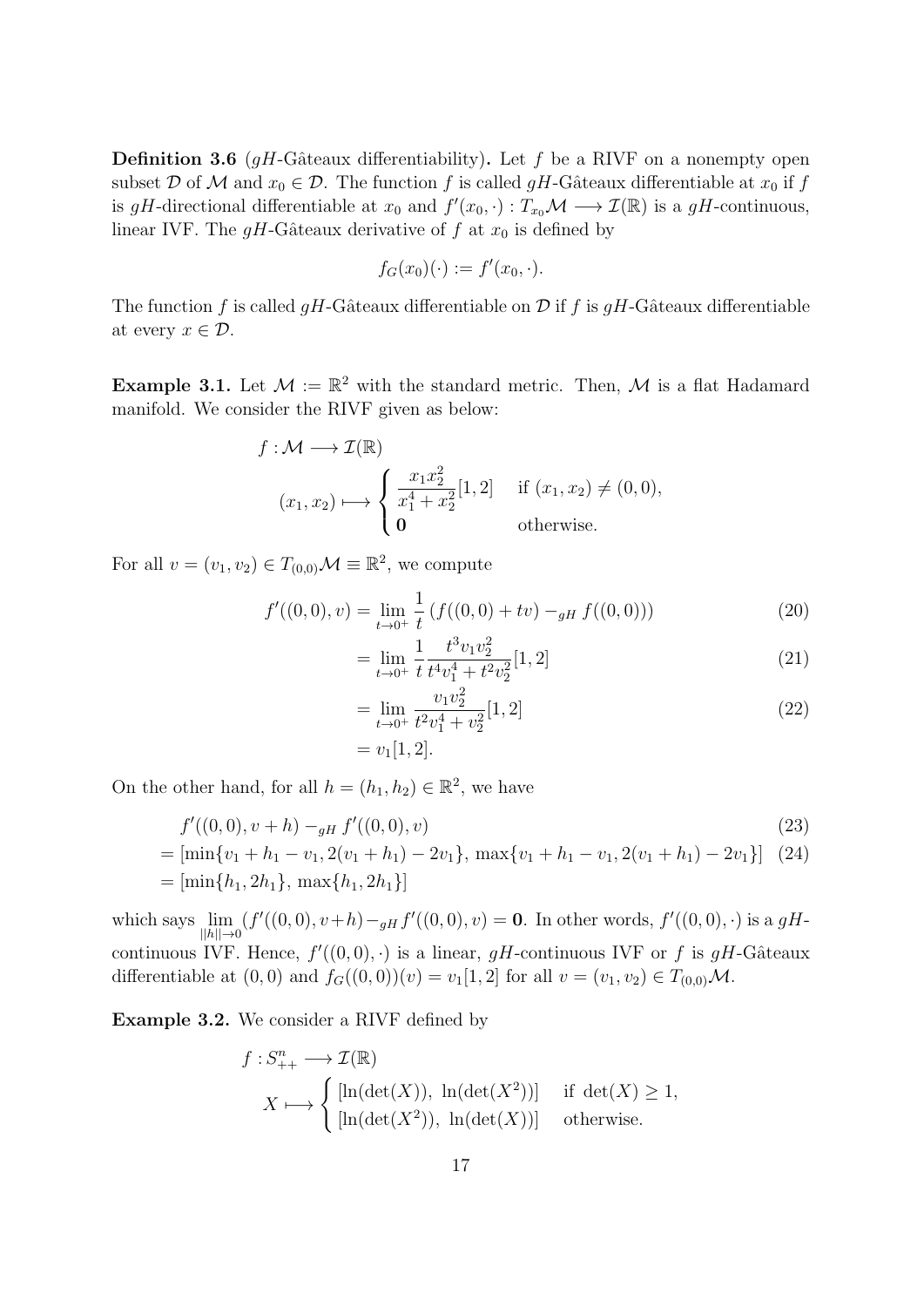For all  $v \in T_I S_{++}^n \equiv S^n$ , where  $S^n$  is the space of  $n \times n$  symmetric matrices and I is the  $n \times n$  identity matrix, by denoting  $Y = \exp_I(v)$  for all  $t \in (0, 1]$ , we have

$$
\ln \left( \det(I^{1/2}(I^{-1/2}YI^{-1/2})^tI^{1/2}) \right) = t \ln(\det(Y)),
$$

which implies

$$
f_G(I)(v) \tag{25}
$$

$$
= \lim_{t \to 0+} \frac{1}{t} [f(\exp_I(tv)) -_{gH} f(I)] \tag{26}
$$

$$
= \lim_{t \to 0+} \frac{1}{t} \left[ \min\{ t\underline{f}(Y), t\overline{f}(Y) \}, \max\{ t\underline{f}(Y), t\overline{f}(Y) \} \right],
$$
\n(27)

$$
= [\min{\ln(\det(Y)), 2\ln(\det(Y))}, \max{\ln(\det(Y)), 2\ln(\det(Y))}]
$$
\n
$$
= \begin{cases}\n[\ln(\det(Y)), 2\ln(\det(Y))] & \text{if } \det(Y) \ge 1 \\
[2\ln(\det(Y)), \ln(\det(Y))] & \text{otherwise.}\n\end{cases}
$$
\n(28)

This concludes that  $f$  is  $gH$ -directional differentiable at  $I$ .

On the other hand, for all  $v \in S^n, \lambda \in \mathbb{R}$ , we know that

$$
\exp_I(\lambda v) = I^{1/2} \exp(I^{-1/2}(\lambda v) I^{-1/2}) I^{1/2}
$$
\n
$$
= \exp(\lambda v),
$$
\n(29)

where Exp denotes to the matrix exponential. From [\[16\]](#page-26-14), we also have

$$
\det(\exp_I(\lambda v)) = \det(\text{Exp}(\lambda v)) = e^{\text{Tr}(\lambda v)} = (e^{\text{Tr}v})^{\lambda}
$$
(30)  

$$
\implies \ln(\det(\exp_I(\lambda v))) = \lambda \ln(\det(\exp_I(v))).
$$

To sum up, the function  $f_G(x)(.)$  is a linear IVF. Moreover, for all  $v, h \in S^n$ , it follows from [\[16\]](#page-26-14) that

$$
\exp_I(v+h) = \operatorname{Exp}(v+h) = \operatorname{Exp}(v). \operatorname{Exp}(h).
$$

Thus, we obtain

$$
\det(\exp_I(v+h)) = \det(\text{Exp}(v)) \cdot \det(\text{Exp}(h)) \tag{31}
$$

$$
\implies \ln(\det(\exp_I(v+h))) = \ln(\det(\text{Exp}(v))) + \ln(\det(\text{Exp}(h))). \tag{32}
$$

$$
\implies \lim_{||h|| \to 0} (f_G(I)(v+h) -_{gH} f_G(I)(v))
$$
\n(33)

$$
= \lim_{||h|| \to 0} [\min{\ln(\det(\text{Exp}(h))), 2 \ln(\det(\text{Exp}(h)))}\},\tag{34}
$$

$$
\max\{\ln(\det(\text{Exp}(h))), 2\ln(\det(\text{Exp}(h)))\}]
$$
\n
$$
= 0.
$$
\n(35)

which says that  $f_G(I)(\cdot)$  is a gH-continuous IVF. Thus,  $f_G(I)(\cdot)$  is gH-Gâteaux differentiable at I.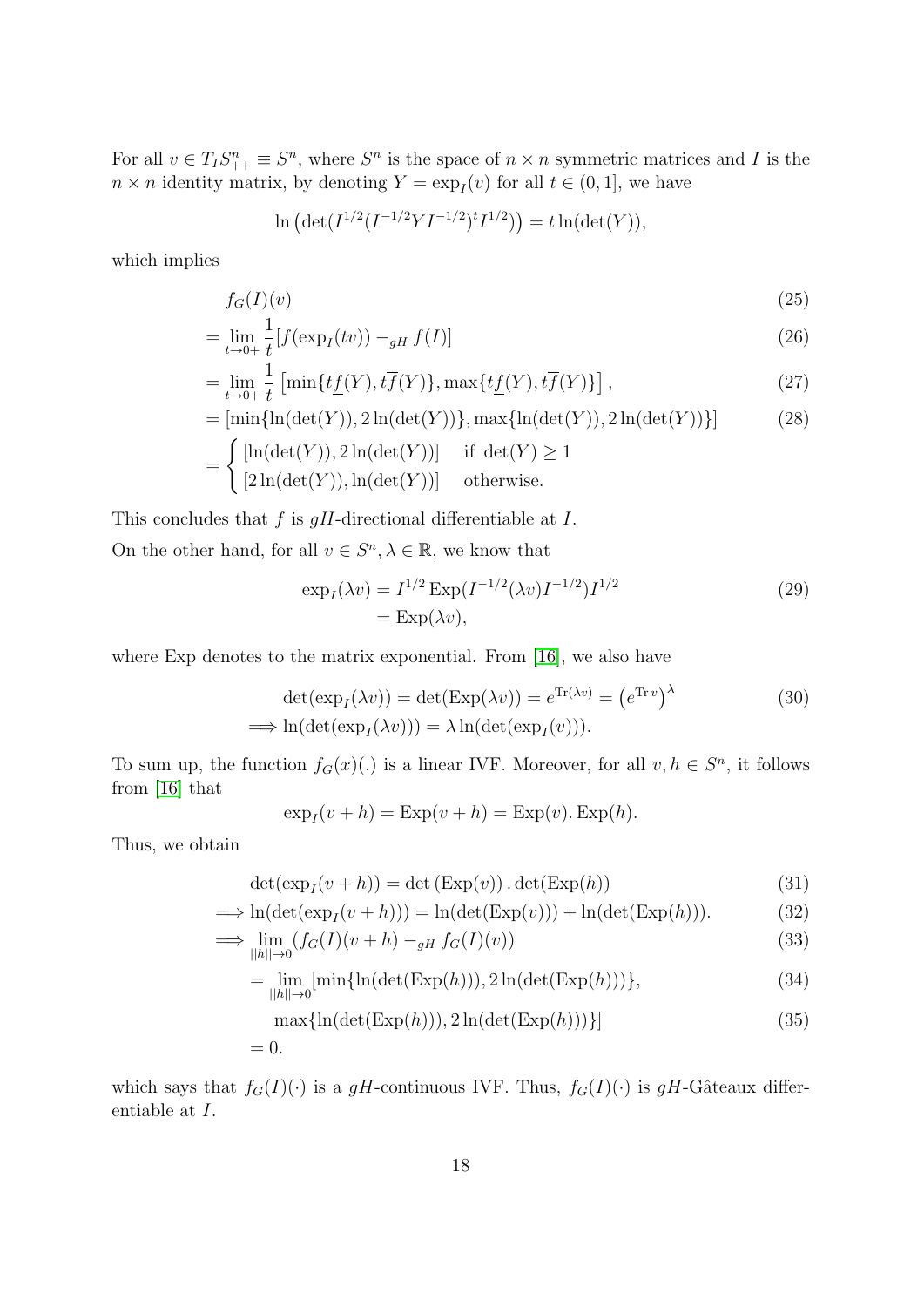**Remark 3.3.** We point out that the  $gH$ -Gâteaux differentiability does not imply the  $gH$ -continuity of RIVF. In fact, in Example [3.1,](#page-16-0) the function f is  $qH$ -Gâteaux differentiable at  $(0, 0)$ , but

$$
\lim_{||h|| \to 0} (f(h_1, h_2) -_{gH} f((0, 0))) = \lim_{||h|| \to 0} \frac{h_1 h_2^2}{h_1^4 + h_2^2} [1, 2],
$$

does not exist, which indicates that f is not  $qH$ -continuous at  $(0, 0)$ .

## 4 Interval optimization problems on Hadamard manifolds

This section is devoted to building up some theoretical results on the interval optimization problems on Hadamard manifolds. To proceed, we introduce the so-called "efficient point" concept, which is parallel to the role of traditional "minimizer".

**Definition 4.1.** (Efficient point) Let  $\mathcal{D} \subseteq \mathcal{M}$  be a nonempty set and  $f : \mathcal{D} \longrightarrow \mathcal{I}(\mathbb{R})$ be a RIVF. A point  $x_0 \in \mathcal{D}$  is said to be an efficient point of the Riemannian interval optimization problem (RIOP):

<span id="page-18-0"></span>
$$
\min_{x \in \mathcal{D}} f(x) \tag{36}
$$

if  $f(x) \nless f(x_0)$ , for all  $x \in \mathcal{D}$ .

Sice the objective function  $f(x) = [f(x), \overline{f}(x)]$  in RIOP [\(36\)](#page-18-0) is an interval-valued function, we can consider two corresponding scalar problems for [\(36\)](#page-18-0) as follows:

<span id="page-18-1"></span>
$$
\min_{x \in \mathcal{D}} \underline{f}(x) \tag{37}
$$

and

<span id="page-18-2"></span>
$$
\min_{x \in \mathcal{D}} \overline{f}(x) \tag{38}
$$

Proposition 4.1. Consider problems [\(37\)](#page-18-1) and [\(38\)](#page-18-2).

- (a) If  $x_0 \in \mathcal{D}$  is an optimal solution of problems [\(37\)](#page-18-1) and [\(38\)](#page-18-2) simultaneously, then  $x_0$ is an efficient point of the RIOP [\(36\)](#page-18-0).
- (b) If  $x_0 \in \mathcal{D}$  is an unique optimal solution of problems [\(37\)](#page-18-1) or [\(38\)](#page-18-2), then  $x_0$  is an efficient point of the RIOP [\(36\)](#page-18-0).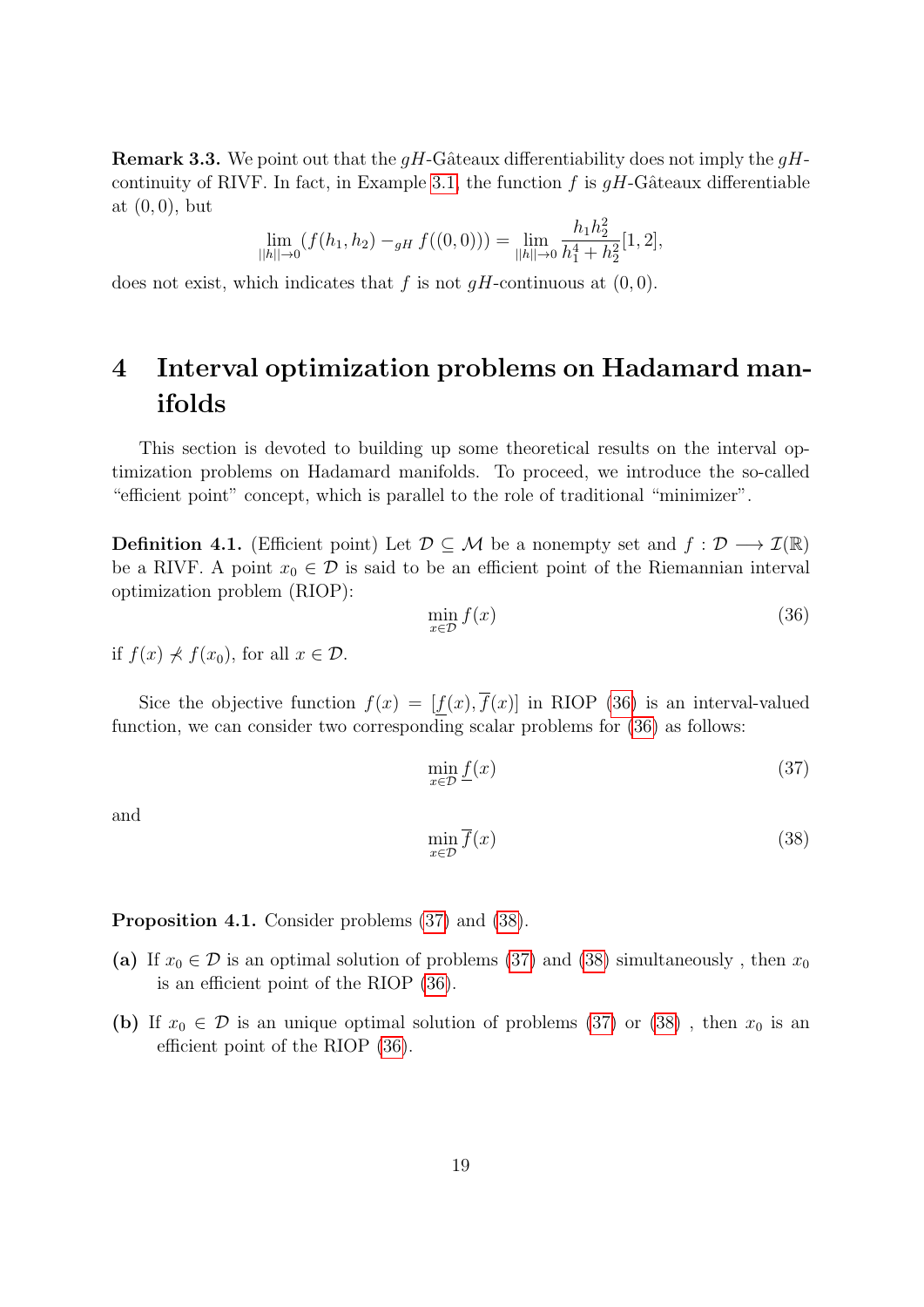**Proof.** (a) If  $x_0 \in \mathcal{D}$  is an optimal solution of problems [\(37\)](#page-18-1) and [\(38\)](#page-18-2) simultaneously, then

$$
\begin{cases} \frac{f(x_0)}{\overline{f}(x_0)} & \leq \frac{f(x)}{\overline{f}(x)}, \forall x \in \mathcal{D} \Rightarrow f(x) \nprec f(x_0), \forall x \in \mathcal{D}, \\ 0 & \leq \overline{f}(x) \end{cases}
$$

or  $x_0$  is an efficient point of RIOP [\(36\)](#page-18-0).

(b) If  $x_0 \in \mathcal{D}$  is an unique optimal solution of problems [\(37\)](#page-18-1) or [\(38\)](#page-18-2), then

$$
\left[\frac{f(x_0) < f(x)}{\overline{f}(x_0) < \overline{f}(x)}, \forall x \in \mathcal{D} \setminus \{x_0\},\right]
$$

which says  $f(x) \nless f(x_0)$  for all  $x \in \mathcal{D}$ , or equivalently  $x_0$  is an efficient point of the RIOP  $(36)$ .  $\Box$ 

**Proposition 4.2.** Consider the RIOP [\(36\)](#page-18-0) with  $f(x) = [f(x), \overline{f}(x)]$ . Given any  $\lambda_1, \lambda_2 >$ 0, if  $x_0 \in \mathcal{D}$  is an optimal solution of the following problem

<span id="page-19-0"></span>
$$
\min_{x \in \mathcal{D}} h(x) = \lambda_1 \underline{f}(x) + \lambda_2 \overline{f}(x),\tag{39}
$$

then  $x_0$  is an efficient point of the RIOP [\(36\)](#page-18-0).

**Proof.** Assume that  $x_0$  is not an efficient point of RIOP [\(36\)](#page-18-0), then there exists  $x' \in \mathcal{D}$ such that

$$
f(x') \prec f(x_0) \implies \lambda_1 \underline{f}(x') + \lambda_2 \overline{f}(x') < \lambda_1 \underline{f}(x_0) + \lambda_2 \overline{f}(x_0).
$$

This says that  $x_0$  is not an optimal solution of [\(39\)](#page-19-0), which is a contradiction. Thus,  $x_0$ is an efficient point of the RIOP  $(36)$ .  $\Box$ 

<span id="page-19-1"></span>**Theorem 4.1** (Characterization I of efficient point). Let  $f : \mathcal{D} \longrightarrow \mathcal{I}(\mathbb{R})$  be a RIVF on a nonempty open subset D of M and  $x_0 \in \mathcal{D}$  such that f is gH-directional differentiable at  $x_0$ .

(a) If  $x_0$  is an efficient point of RIOP [\(36\)](#page-18-0), then for all  $x \in \mathcal{D}$ 

$$
f'(x_0, \exp_{x_0}^{-1} x) \nless 0
$$
 or  $f'(x_0, \exp_{x_0}^{-1} x) = [a, 0]$  for some  $a < 0$ .

(b) If  $D$  is geodesically convex, f is geodesically convex on  $D$  and

$$
f'(x_0,\exp_{x_0}^{-1}x)\nprec{\bf 0}\quad\forall x\in\mathcal{D},
$$

then  $x_0$  is an efficient point of the RIOP [\(36\)](#page-18-0).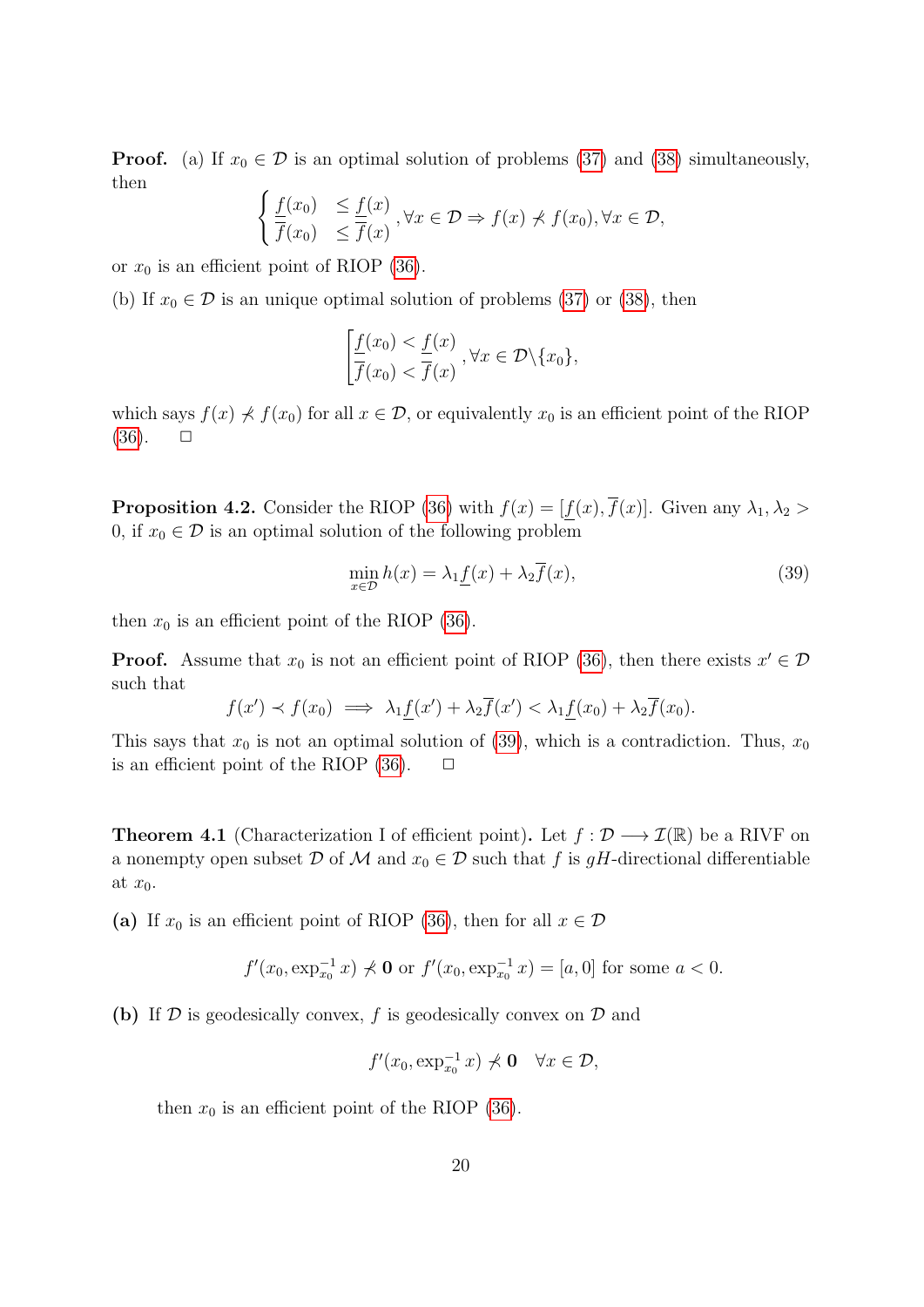**Proof.** For each  $x \in \mathcal{D}$ , let  $v = \exp_{x_0}^{-1} x$ . Since f is gH-directional differentiable at  $x_0$ , then

$$
f'(x_0, \exp_{x_0}^{-1} x) = f'(x_0, v) = \lim_{t \to 0^+} \frac{1}{t} (f(\exp_{x_0}^{-1}(tv)) -_{gH} f(x_0)).
$$

(a) If  $x_0$  is an efficient point of RIOP [\(36\)](#page-18-0), then

$$
f(\exp_{x_0}(tv)) \nless f(x_0), \forall t > 0
$$
  
\n
$$
\Rightarrow f(\exp_{x_0}(tv)) -_{gH} f(x_0) \nless 0, \forall t > 0 \text{ (by Lemma 2.1)}
$$
  
\n
$$
\Rightarrow \frac{1}{t} (f(\exp_{x_0}(tv)) -_{gH} f(x_0)) \nless 0, \forall t > 0
$$
  
\n
$$
\Rightarrow \begin{bmatrix} f'(x_0, v) \nless 0 \\ f'(x_0, v) = [a, 0], \text{ for some } a < 0 \end{bmatrix}
$$
  
\n
$$
\Rightarrow \begin{bmatrix} f'(x_0, \exp_{x_0}^{-1} x) \nless 0 \\ f'(x_0, \exp_{x_0}^{-1} x) = [a, 0], \text{ for some } a < 0 \end{bmatrix}
$$

(b) For all  $x \in \mathcal{D}$ , by the convexity of f and applying Proposition 3.1, we have

<span id="page-20-0"></span>
$$
f'(x_0, \exp_{x_0}^{-1} x) \preceq f(x) -_{gH} f(x_0) \Rightarrow f(x) -_{gH} f(x_0) \nprec 0.
$$
 (40)

On the other hand, by Lemma [2.1,](#page-5-0) there has

<span id="page-20-1"></span>
$$
f(x) \nless f(x_0) \Leftrightarrow f(x) -_{gH} f(x_0) \nless 0. \n\tag{41}
$$

From  $(40)$  and  $(41)$ , it is clear to see that

$$
f(x) \nless f(x_0), \forall x \in \mathcal{D}.
$$

Then,  $x_0$  is an efficient point of the RIOP[\(36\)](#page-18-0).  $\Box$ 

**Example 4.1.** Consider the RIOP  $\min_{x \in D} f(x)$  with f and D are defined as in Example 2.4. For all  $X, Y \in D$  we have

$$
f'(X, \exp_X^{-1} Y) = \begin{cases} [0, \ln(\det(YX^{-1}))] & \text{if } \det(Y) \ge \det(X), \\ [\ln(\det(YX^{-1})), 0] & \text{otherwise.} \end{cases}
$$

Note that, for all  $X \in D$ , we can find  $Y \in D$  such that  $\det Y < \det X$ , which indicates that this RIOP does not have efficient point.

<span id="page-20-2"></span>**Theorem 4.2** (Characterization II of efficient point). Let  $f : \mathcal{D} \longrightarrow \mathcal{I}(\mathbb{R})$  be a RIVF on a nonempty open subset D of M and  $x_0 \in \mathcal{D}$  such that f is gH-Gâteaux differentiable at  $x_0$ .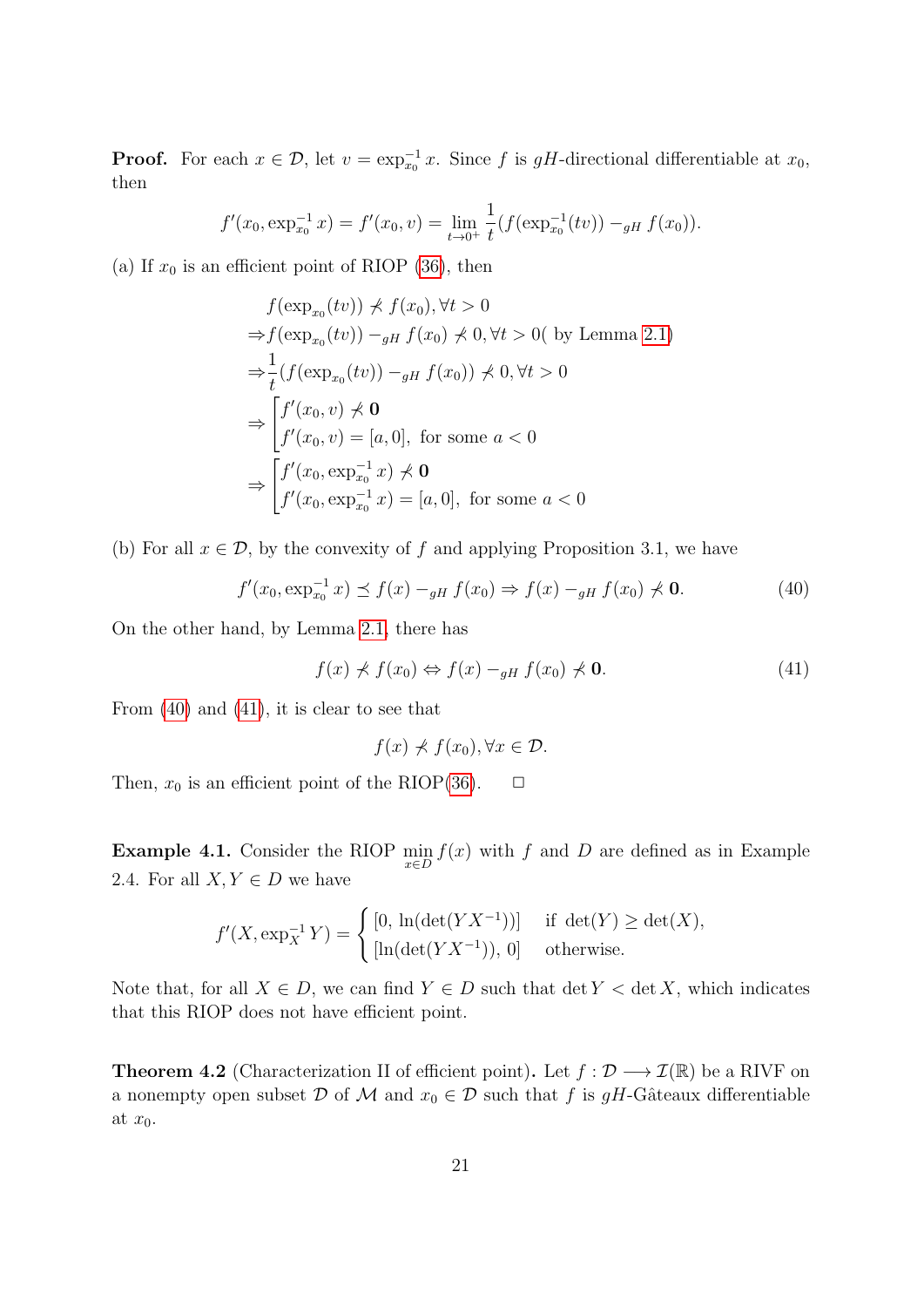(a) If  $x_0$  is an efficient point of the RIOP [\(36\)](#page-18-0), then

$$
0 \in f_G(x_0)(\exp_{x_0}^{-1}x), \quad \forall x \in \mathcal{D}.
$$

(b) If  $D$  is geodesically convex, f is a geodesically convex RIVF on  $D$  and

$$
0 \in [\underline{f}_G(x_0)(\exp_{x_0}^{-1}x), \overline{f}_G(x_0)(\exp_{x_0}^{-1}x)), \quad \forall x \in \mathcal{D}.
$$

where  $f_G(x_0)(\exp_{x_0}^{-1}x) = [\underline{f}_G(x_0)(\exp_{x_0}^{-1}x), \overline{f}_G(x_0)(\exp_{x_0}^{-1}x)],$  then  $x_0$  is an efficient point of the RIOP [\(36\)](#page-18-0).

**Proof.** For all  $x \in \mathcal{D}$ , letting  $v = \exp_{x_0}^{-1} x$  and due to f being gH-Gâteaux differentiable at  $x_0$ , the function f has gH-directional derivative at  $x_0$  in direction v and by Theorem 4.1 we have

$$
f_G(x_0)(\exp_{x_0}^{-1} x) = f'(x_0, v) \nless 0
$$
 or  $g(x_0)(\exp_{x_0}^{-1} x) = [a, 0]$  for some  $a < 0$ .

 $T_{x_0}M$  is a linear space then  $-v \in T_{x_0}M$ . Because f is gH-Gâteaux differentiable at  $x_0$ , hence  $f_G(x_0)(\cdot)$  is linear. Then, we obtain

$$
f_G(x_0)(-v) = -f_G(x_0)(v),
$$

Assume  $\underline{f}_G(x_0)(v) > 0$ , then we have

$$
- \underline{f}_G(x_0)(v) < 0
$$
\n
$$
\Rightarrow \begin{cases}\n f_G(x_0)(-v) = [-\overline{f}_G(x_0)(v), -\underline{f}_G(x_0)(v)] \prec \mathbf{0} \\
 f_G(x_0)(-v) \neq [a, 0] \text{ for some } a < 0\n\end{cases}
$$

which is a contradiction or  $\underline{f}_G(x_0)(v) \leq 0$ . Thus, we show that  $0 \in f_G(x_0)(\exp_{x_0}^{-1} x)$ . For the remaining part, let  $x \in \mathcal{D}$ , we have

$$
0 \in [\underline{f}_G(x_0)(\exp_{x_0}^{-1}x), \overline{f}_G(x_0)(\exp_{x_0}^{-1}x)) \implies f_G(x_0)(\exp_{x_0}^{-1}x) \nless 0 \implies f'(x_0, \exp_{x_0}^{-1}x) \nless 0,
$$

which together with the convexity of f and Theorem [4.1](#page-19-1) proves that  $x_0$  is an efficient point of the RIOP  $(36)$ .  $\Box$ 

Example 4.2. Let  $\mathcal{M} = \mathbb{R}_{++} := \{x \in \mathbb{R} \mid x > 0\}$  be endowed with the Riemannian metric given by

$$
\langle u, v \rangle_x = \frac{1}{x^2} uv, \quad \forall u, v \in T_x M \equiv \mathbb{R}.
$$

Then, it is known that M is a Hadamard manifold. For all  $x \in M$ ,  $v \in T_x\mathcal{M}$ , the geodesic  $\gamma : \mathbb{R} \longrightarrow \mathcal{M}$  such that  $\gamma(0) = x, \gamma'(0) = v$  is described by

$$
\gamma(t) = \exp_x(tv) = xe^{(v/x)t}
$$
 and  $\exp_x^{-1} y = x \ln \frac{y}{x}$ ,  $\forall y \in \mathcal{M}$ .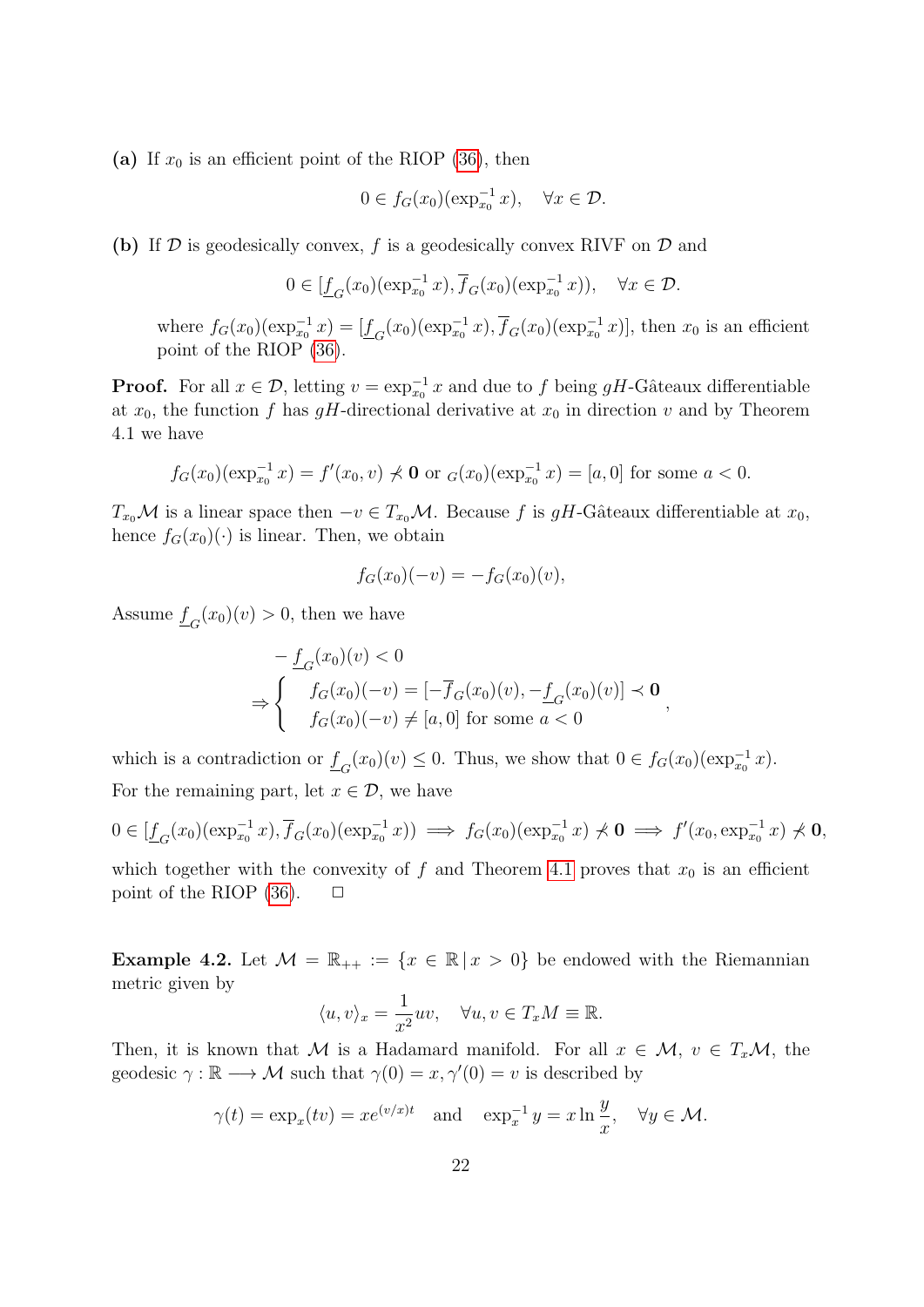We consider the RIOP  $\min_{x \in \mathcal{M}} f(x)$  with  $f : \mathcal{M} \longrightarrow \mathcal{I}(\mathbb{R})$  is defined by

$$
f(x) = \left[x, x + \frac{1}{x}\right], \quad \forall x \in \mathcal{M}.
$$

For all  $x \in \mathcal{M}, v \in \mathbb{R}$ , we compute

$$
f'(x,v) = \lim_{t \to 0^+} \frac{1}{t} (f(\exp_x(tv)) -_{gH} f(x)))
$$
\n(42)

$$
= \lim_{t \to 0^+} \frac{1}{t} \left[ \min \left\{ x (e^{(v/x)t} - 1), x (e^{(v/x)t} - 1) + \frac{1}{x} (e^{(v/x)t} - 1) \right\}, \right. (43)
$$

$$
\max\left\{x(e^{(v/x)t} - 1), x(e^{(v/x)t} - 1) + \frac{1}{x}(e^{(v/x)t} - 1)\right\}\right]
$$
(44)

$$
= \left[\min\left\{v, v - \frac{1}{x^2}v\right\}, \max\left\{v, v - \frac{1}{x^2}v\right\}\right]
$$
  
=  $v\left[1 - \frac{1}{x^2}, 1\right],$  (45)

which says that f is  $gH$ -directional differentiable on M. We can also easily verify that  $f'(x, \cdot)$  is gH-continuous and linear, and hence f is gH-Gâteaux differentiable on M.

On the other hand, by the Cauchy-Schwarz inequality, for all  $x > 0$ , we have

$$
x + \frac{1}{x} \ge 2
$$
, and  $x + \frac{1}{x} = 2 \Leftrightarrow x = 1$ ,

then

$$
\[x, x + \frac{1}{x}\] \nless [1, 2], \forall x > 0,
$$

or  $x = 1$  is an efficient point of this RIOP.

Particularly, at  $x_0 = 1 \in \mathcal{M}$ , we have

$$
f_G(1)(\exp_1^{-1} x) = [\min {\ln x, 0}, \max {\ln x, 0}],
$$
  
= 
$$
\begin{cases} [\ln x, 0] & \text{if } x < 1 \\ [0, \ln x] & \text{if } x \ge 1. \end{cases}
$$
 (46)

Remark 4.1. Note that there are similar results in [\[15,](#page-26-4) Theorem 3.2 and Theorem 4.2], which are not correct.

1. From Example 4.1 and Example 4.2, we see that, at  $x_0 \in \mathcal{D} \subseteq \mathcal{M}$ , if there exists  $x \in \mathcal{D}$  such that  $f'(x_0, \exp_{x_0}^{-1} x) = [a, 0]$  for some  $a < 0$ , we still do not have enough conditions to answer the question: is  $x_0$  an efficient point?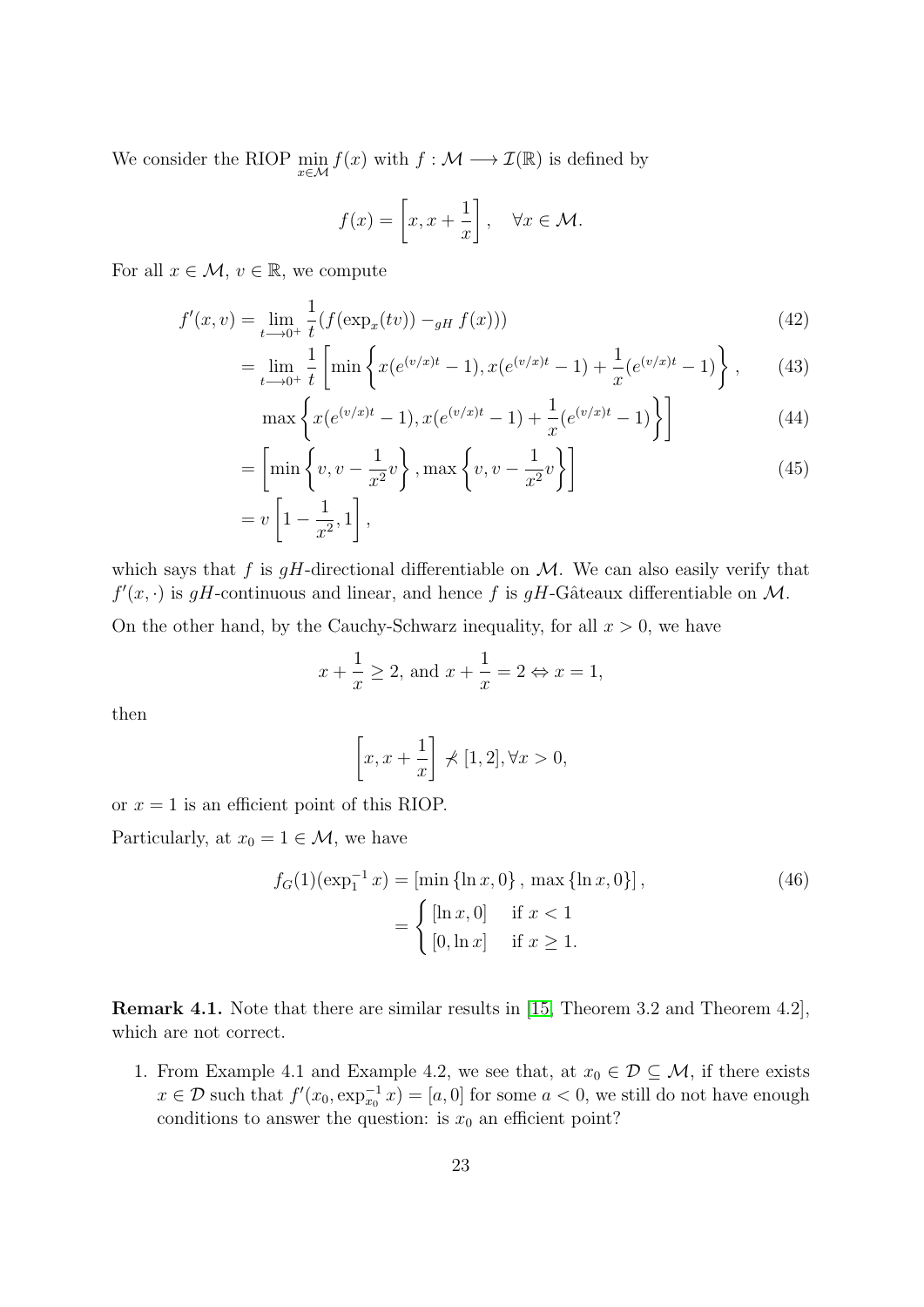2. Theorem [4.1](#page-19-1) and Theorem [4.2](#page-20-2) are the generalization of the Euclidean concepts in [\[15,](#page-26-4) Theorem 3.2 and Theorem 4.2]. We think their statements are not correct as pointed out as above. Hence, we fix their errors and provide correct versions as in Theorem [4.1](#page-19-1) and Theorem [4.2.](#page-20-2)

The interval variational inequality problems (IVIPs) was introduced by Kinderlehrer and Stampacchia [\[19\]](#page-26-0). There are some relationships between the IVIPs and the IOPs. Let D be a nonempty subset of M and  $T: \mathcal{D} \longrightarrow \mathbb{L}_{gH}(T\mathcal{M}, \mathcal{I}(\mathbb{R}))$  be a mapping such that  $T(x) \in \mathbb{L}_{qH}(T_x\mathcal{M}, \mathcal{I}(\mathbb{R}))$ , where  $\mathbb{L}_{qH}(T_x\mathcal{M}, \mathcal{I}(\mathbb{R}))$  denotes the space of  $qH$ -continuous linear mapping from  $T_x\mathcal{M}$  to  $\mathcal{I}(\mathbb{R})$  and  $\mathbb{L}_{gH}(T\mathcal{M}, \mathcal{I}(\mathbb{R})) = \bigcup_{x \in \mathcal{M}} \mathbb{L}_{gH}(T_x\mathcal{M}, \mathcal{I}(\mathbb{R}))$ . Now, we define the Riemannian interval inequality problems (RIVIPs) as follows:

(a) The Stampacchia Riemannian interval variational inequality problem (RSIVIP) is a problem, which to find  $x_0 \in \mathcal{D}$  such that

$$
T(x_0)(\exp_{x_0}^{-1}y) \nless 0, \quad \forall y \in \mathcal{D}.
$$

(b) The Minty Riemannian interval variational inequality problem (RMIVIP) is a problem to find  $x_0 \in \mathcal{D}$  such that

$$
T(y)(\exp_{x_0}^{-1}y)\nprec{\bf 0},\quad \forall y\in\mathcal{D}.
$$

**Definition 4.2** (Pseudomonotone). With a mapping T defined as above, we call T is pseudomonotone if for all  $x, y \in \mathcal{D}, x \neq y$ , there holds

$$
T(x)(\exp_x^{-1}y) \nless 0 \implies T(y)(\exp_x^{-1}y) \nless 0.
$$

**Definition 4.3** (Pseudoconvex). Let  $\mathcal{D} \subset \mathcal{M}$  be a nonempty geodesically convex set and  $f : \mathcal{M} \longrightarrow \mathcal{I}(\mathbb{R})$  be a gH-Gâteaux differentiable RIVF. Then, f is called pseudoconvex if for all  $x, y \in \mathcal{D}$ , there holds

$$
f_G(x)(\exp_x^{-1} y) \nless 0 \implies f(y) \nless f(x).
$$

**Proposition 4.3.** Let  $\mathcal{D} \subseteq \mathcal{M}$  be a nonempty set and consider a mapping  $T : \mathcal{D} \longrightarrow$  $\mathbb{L}_{qH}(T\mathcal{M},\mathcal{I}(\mathbb{R}))$  such that  $T(x) \in \mathbb{L}_{qH}(T_x\mathcal{M},I(\mathbb{R}))$ . If T is pseudomonotone, then every solution of the RSIVIP is a solution of the RMIVIP.

**Proof.** Suppose that  $x_0$  is a solution of the RSIVIP. Then, we know that

$$
T(x_0)(\exp_{x_0}^{-1}y)\nless 0, \quad \forall y\in\mathcal{D},
$$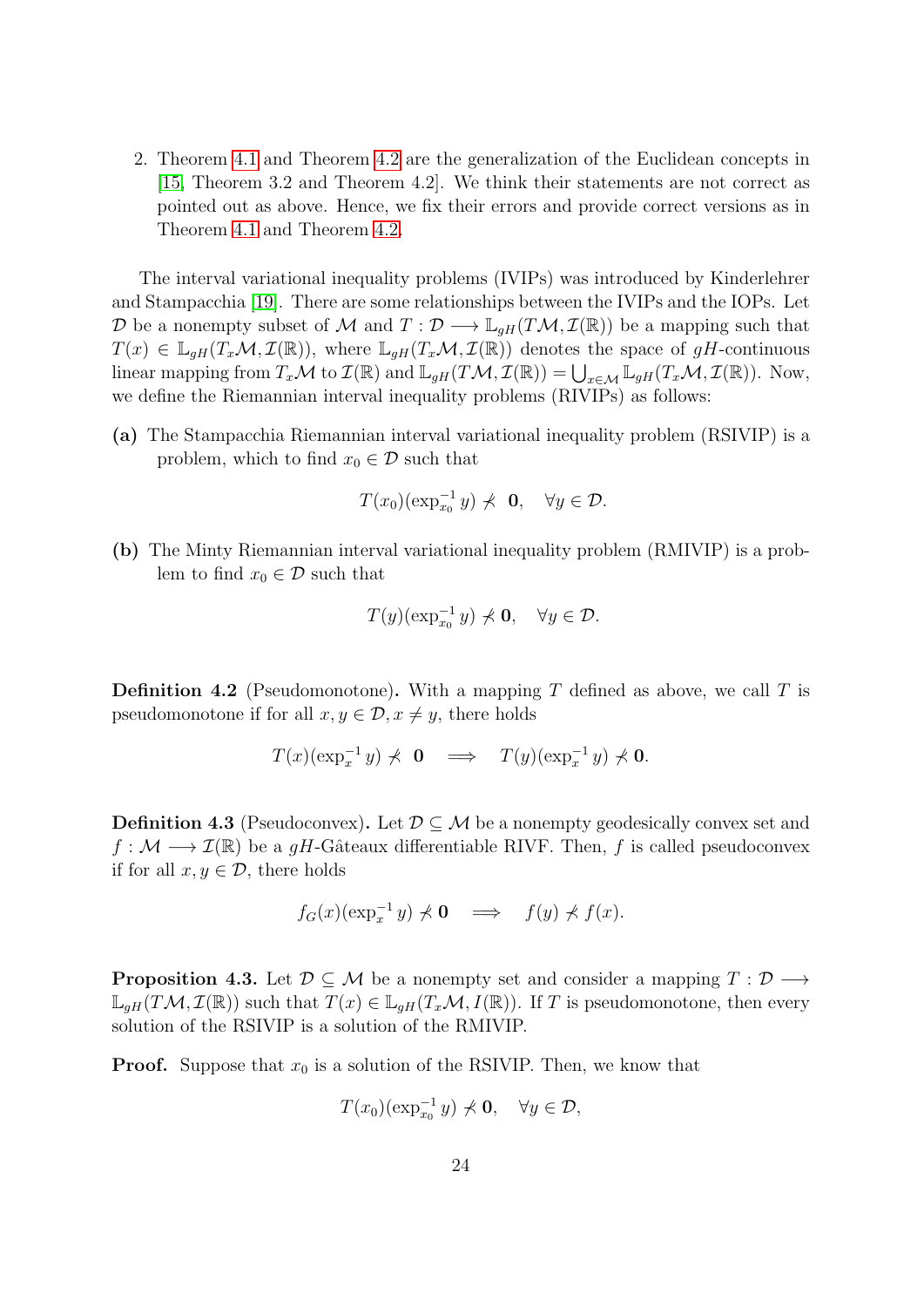which together with the pseudomonotonicity of T yields

$$
T(y)(\exp_{x_0}^{-1}y)\nprec{\bf 0},\quad \forall y\in\mathcal{D}.
$$

Then,  $x_0$  is a solution of the RMIVIP.  $\Box$ 

It is observed that if a RIVF  $f : \mathcal{D} \longrightarrow \mathcal{I}(\mathbb{R})$  is  $qH$ -Gâteaux differentiable at  $x \in \mathcal{D}$ , then  $f_G(x) \in \mathbb{L}_{qH}(T_x\mathcal{M}, \mathcal{I}(\mathbb{R}))$ . It means there are some relationships between the RIOPs and the RIVIPs.

**Theorem 4.3.** Let  $\mathcal{D} \subseteq \mathcal{M}$  be a nonempty set,  $x_0 \in \mathcal{D}$  and  $f : \mathcal{D} \longrightarrow \mathcal{I}(\mathbb{R})$  be a gH-Gâteaux differentiable RIVF at  $x_0$ . If  $x_0$  is a solution of the RIOP [\(36\)](#page-18-0) and  $f_G(x_0)(\exp_{x_0}^{-1} y) \neq [a, 0]$  for all  $a < 0$ , then  $x_0$  is a solution of the RSIVIP with  $T(x_0)$  $f_G(x_0)$ .

**Proof.** Since f is  $gH$ -Gâteaux differentiable on an open set containing  $D$ , the function f is gH-directional differentiable at  $x_0$ . In light of Theorem [4.1,](#page-19-1) it follows that

$$
f_G(x_0)(\exp_{x_0}^{-1}y)\nless 0, \quad \forall y\in\mathcal{D}.
$$

Consider  $T: \mathcal{D} \longrightarrow \mathbb{L}_{gH}(T\mathcal{M}, \mathcal{I}(\mathbb{R}))$  such that  $T(x_0) = f_G(x_0)$  for all  $x \in \mathcal{D}$ , it is clear that

 $T(x_0)(\exp_{x_0}^{-1}y) \nless 0, \quad \forall y \in \mathcal{D},$ 

which says that  $x_0$  is a solution of the RSIVIP with  $T(x_0) = f_G(x_0)$ .  $\Box$ 

**Theorem 4.4.** Let  $\mathcal{D} \subseteq \mathcal{M}$  be a nonempty geodesically convex set,  $x_0 \in \mathcal{D}$  and  $f : \mathcal{D} \longrightarrow$  $\mathcal{I}(\mathbb{R})$  be a pseudoconvex, gH-Gâteaux differentiable RIVF at  $x_0$ . If  $x_0$  is a solution of the RSIVIP with  $T(x_0) = f_G(x_0)$ , then  $x_0$  is an efficient point of the RIOP [\(36\)](#page-18-0).

**Proof.** Let  $x_0$  is a solution of the RSIVIP with  $T(x_0) = f_G(x_0)$ . Suppose that  $x_0$  is not an efficient point of RIOP [\(36\)](#page-18-0). Then, exists  $y \in \mathcal{D}$  such that  $f(y) \prec f(x_0)$ . From the pseudoconvexity of  $f$ , we have

$$
f_G(x_0)(\exp_{x_0}^{-1}y) \prec \mathbf{0},
$$

which is a contradiction. Thus,  $x_0$  is an efficient point of the RIOP [\(36\)](#page-18-0).  $\Box$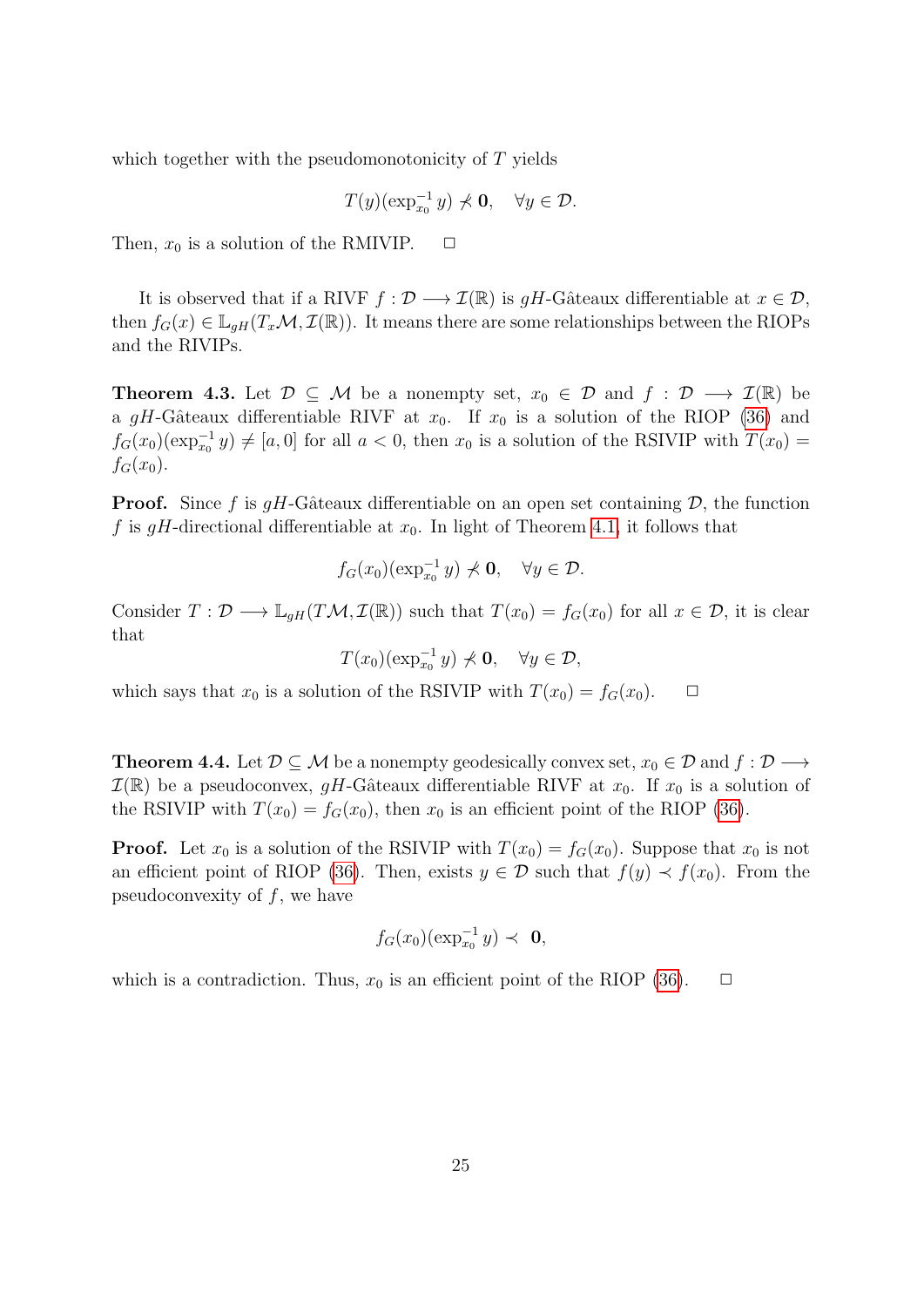### 5 Conclusions

In this paper, we study the Riemannian Interval Optimization problems (RIOPs) on Hadamard manifolds, for which we establish the necessary and sufficient conditions of efficient points. Moreover, we introduce a new concept of  $qH$ -Gâteaux differentiability of the Riemannian interval valued functions (RIVFs), which is the generalization of  $gH$ -Gâteaux differentiability of the interval valued functions (IVFs). The Riemannian interval variational inequalities problems (RIVIPs) and their relationship, as well as the relationship between the RIVIPs and the RIOPs are also investigated in this article. Some examples are presented to illustrate the main results.

In our opinions, the obtained results are basic bricks towards further investigations on the Riemannian interval optimization, in particular, when the Riemannian manifolds acts as Hadamard manifolds. For future research, we may either study the theory for more general Riemannian manifolds or design suitable algorithms to solve the RIOPs.

## References

- <span id="page-25-2"></span>[1] P. A. Absil, R. Mahony, and R. Sepulchre, Optimization Algorithms on Matrix Manifolds, Princeton University Press, Princeton, NJ, 2008.
- <span id="page-25-0"></span>[2] I. AGUIRRE-CIPE, R. LOPEZ, E. MALLEA, AND L. VÁSQUEZ, A study of interval optimization problems, Optimization Letters, 15(3), 859-877, 2021.
- <span id="page-25-6"></span>[3] M. Bacak, Convex Analysis and Optimization in Hadamard Spaces, De Gruyter, 2014.
- <span id="page-25-3"></span>[4] G.C. BENTO, O.P. FERREIRA, AND P.R. OLIVEIRA, Local convergence of the proximal point method for a special class of nonconvex functions on Hadamard manifolds, Nonlinear Analysis: Theory, Methods and Applications, 74(2), 564-572, 2010.
- <span id="page-25-4"></span>[5] G.C. Bento and J. Melo, Subgradient method for convex feasibility on Riemannian manifolds, Journal of Optimization Theory and Applications, 152(3), 773-785, 2012.
- <span id="page-25-1"></span>[6] A. BHURJEE AND G. PANDA, *Efficient solution of interval optimization problem*, Mathematical Method of Operations Research, 76(3), 273-288, 2013.
- <span id="page-25-5"></span>[7] N. Boumal, An Introduction to Optimization on Smooth Manifolds, Cambridge University Press., November, 2020.
- [8] S.I. CHEN AND N.J. HUANG, *Generalized invexity and generalized invariant mono*tone vector fields on Riemannian manifolds with applications, Journal of Nonlinear and Convex Analysis, 16(7), 1305-1320, 2015.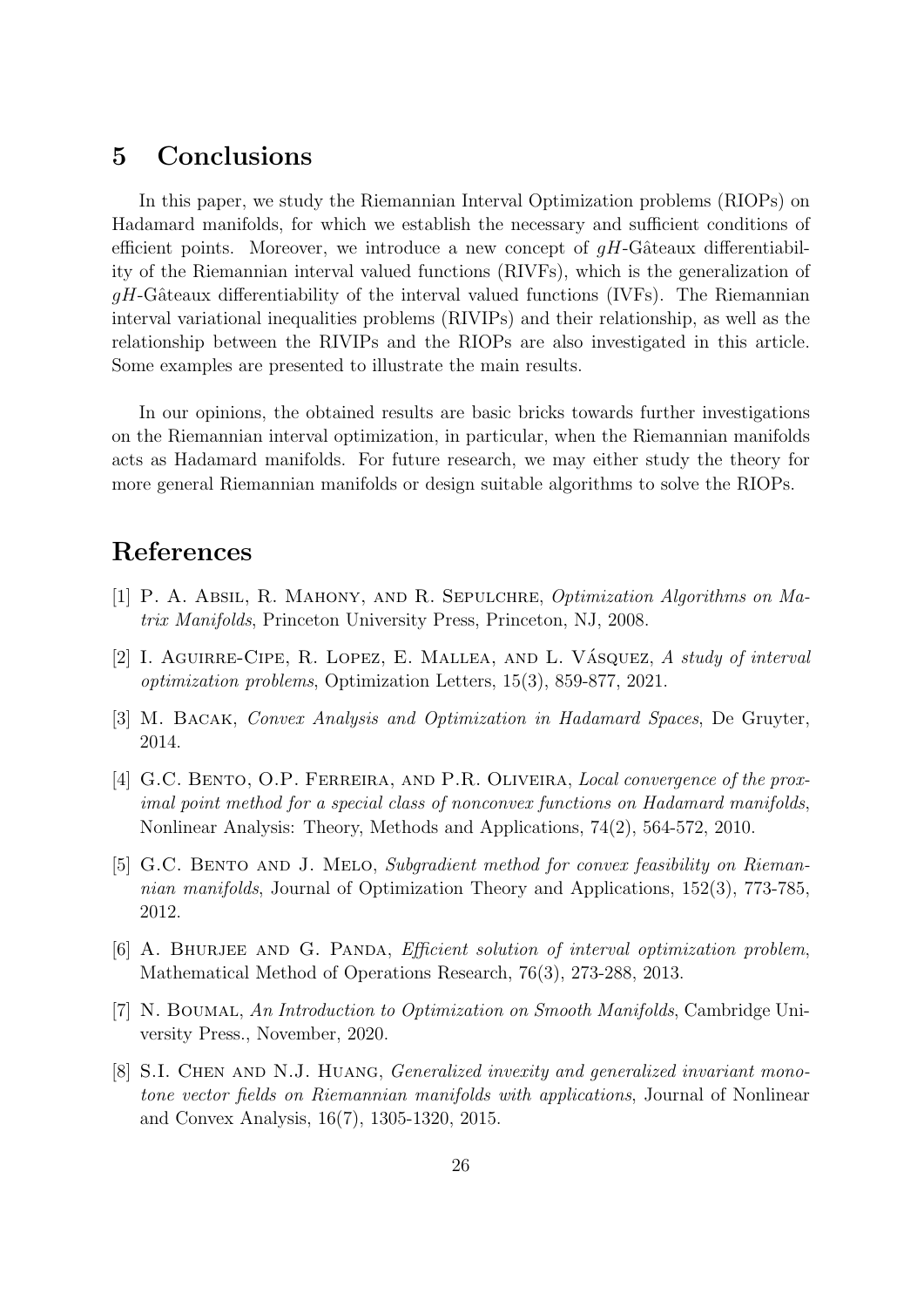- <span id="page-26-3"></span>[9] S.I. Chen, The KKT optimality conditions for optimization problem with intervalvalued objective function on Hadamard manifolds, Optimization, 71(3), 613-632, 2022.
- <span id="page-26-1"></span>[10] R.W. COTTLE, *Complementarity and Variational Problems*, Defense Technical Information Center, 1974.
- <span id="page-26-10"></span>[11] P. DIAMOND AND P. E. KLOEDEN, Metric Spaces of Fuzzy Sets: Theory and Applications, World Scientific, 1994.
- <span id="page-26-7"></span>[12] M.P. do Carmo, Riemannian Geometry, Birkhäuser Boston, 1992.
- <span id="page-26-2"></span>[13] M.C. FERRIS AND J.S. PANG, Complementarity and Variational Problems: State of the Art, Proceedings in Applied Mathematics, Society for Industrial and Applied Mathematics, 1997.
- <span id="page-26-12"></span>[14] D. Ghosh, Newton method to obtain efficient solutions of the optimization problems with interval-valued objective functions, Journal of Applied Mathematics and Computing, 53(1-2), 709-731, 2017.
- <span id="page-26-4"></span>[15] D. GHOSH, R. CHAUHAN, R. MESIAR, AND A. DEBNATH, Generalized Hukuhara Gâteaux and Fréchet derivatives of interval-valued functions and their application in optimization with interval-valued functions, Information Sciences, 510(4), 317-340, 2020.
- <span id="page-26-14"></span>[16] B.C. HALL, Lie groups, Lie algebras, and Representations: An Elementary Introduction, Graduate Texts in Mathematics, vol. 222 (2nd ed.), Springer, 2015.
- <span id="page-26-6"></span>[17] W.L. Huang, Optimization algorithms on Riemannian manifolds with applications, PhD. thesis, Florida State University, 2013.
- <span id="page-26-8"></span>[18] J. Jost, Riemannian Geometry and Geometric Analysis, Universitext Book Series, Springer, Berlin Heidelberg, 2011.
- <span id="page-26-0"></span>[19] D. Kinderlehrer, and G. Stampacchia, An Introduction to Variational Inequalities and Their Applications, Classical in Applied Mathemactics 31, Society for Industrial and Applied Mathemactics, 2000.
- <span id="page-26-11"></span>[20] V. LAKSHMIKANTHAM, T.G. BHASKAR, AND J.V. DEVI, Theory of Set Differential Equations in Metric Spaces, Cambridge Scientific Publishers, 2005.
- <span id="page-26-13"></span>[21] C. Li, B. MORDUKHOVICH, J. WANG, AND J.-C. YAO, Weak sharp minima on Riemannian manifolds, SIAM Journal on Optimization, 21(4), 1523-1260, 2011.
- <span id="page-26-9"></span>[22] P. Petersen, Riemannian Geometry, Springer International Publishing, 2016.
- <span id="page-26-5"></span>[23] L. STEFANINI, *Generalized Hukuhara differentiability of interval-valued functions* and interval differential equations, Nonlinear Analysis, 71(3-4), 1311-1328, 2008.